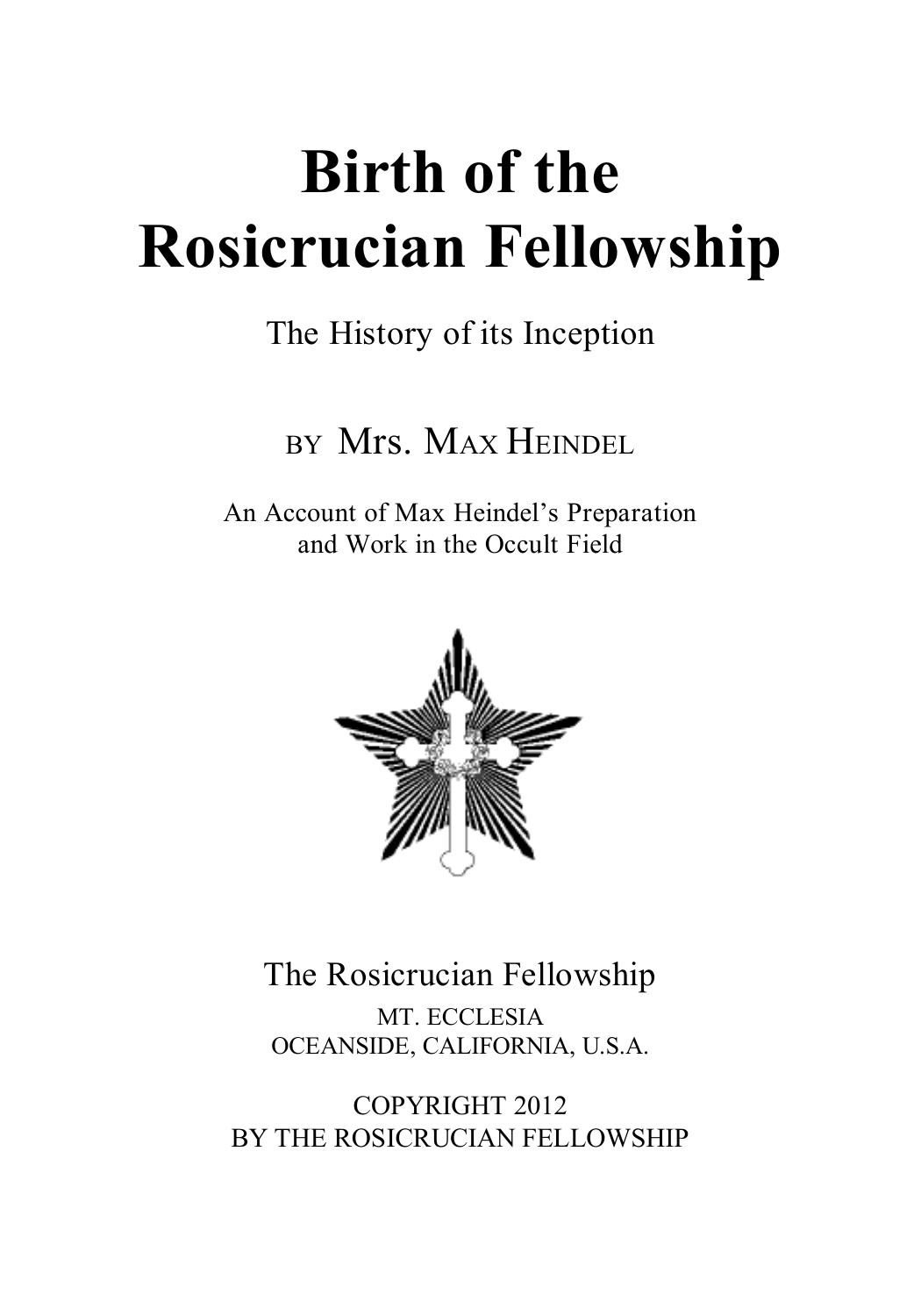*All rights, including that of translation, reserved. For permission to copy or translate, application should be made to the publisher.*

## THE ROSICRUCIAN FELLOWSHIP INTERNATIONAL HEADQUARTERS 2222 MISSION AVENUE OCEANSIDE, CALIFORNIA, 92058-2329 USA

Telephone: (760) 757-6600 http://www.rosicrucian.com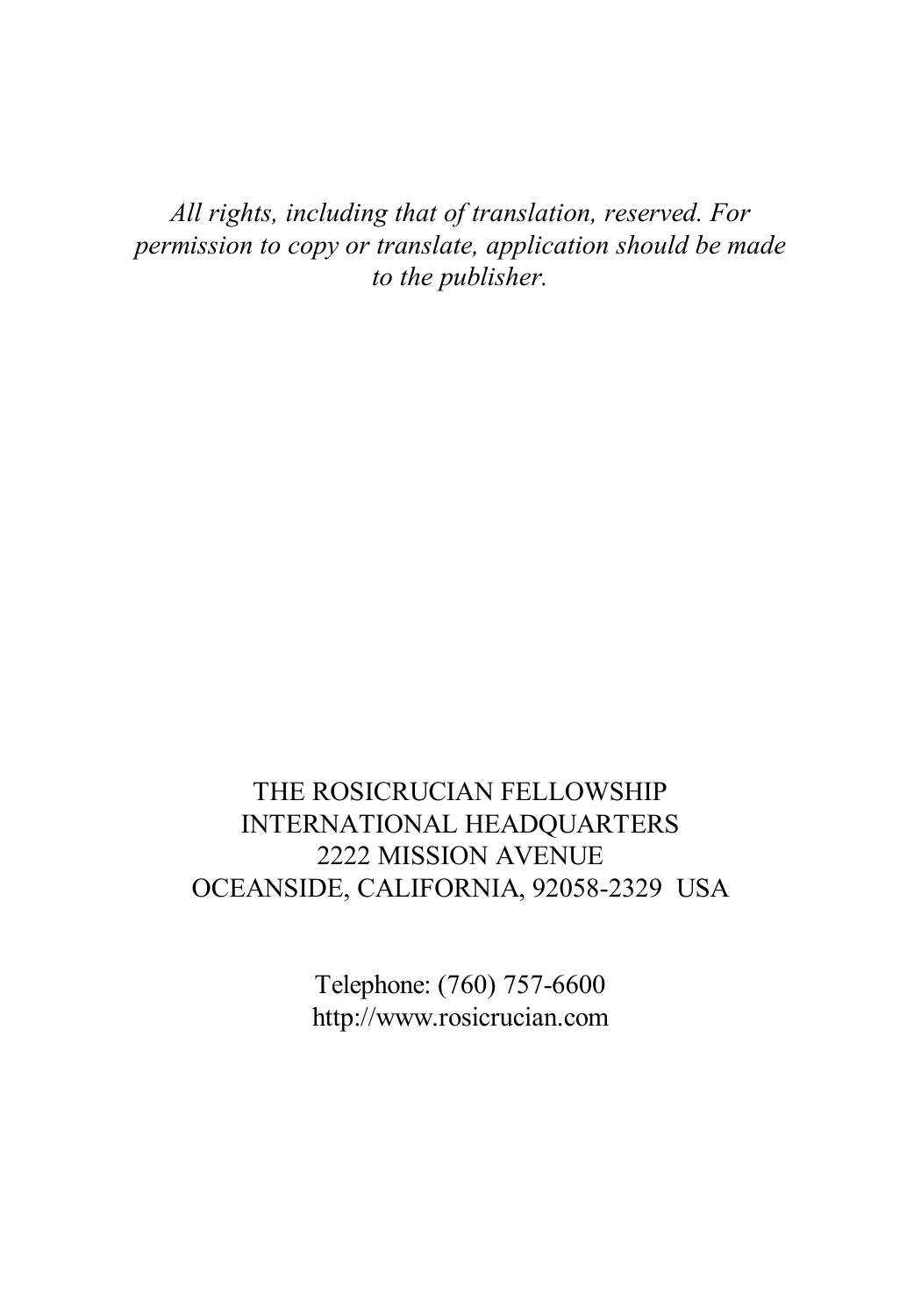

Max Heindel, spiritual Initiate and messenger of the Rosicrucian Brotherhood, was born in Denmark on July 23, 1865. He became a shipping engineer and eventually immigrated to the United States. By 1905 he had become seriously interested in the study of metaphysics and spent the next few years consciously working and searching for spiritual Truths. When he was visiting Germany in 1907, the Elder Brother of the Rose Cross who became his Teacher made contact with him on the inner planes. He was instructed in the etheric Temple of the Rose Cross, receiving the occult Teachings that he eventually incorporated into *The Rosicrucian Cosmo-Conception,* published in November 1909. He founded *The Rosicrucian Fellowship* in August 1909, and spent his remaining years, until January 6, 1919, writing, lecturing, establishing Fellowship Headquarters in Oceanside, California, and generally spreading the Teachings of Esoteric Christianity—the pioneer spiritual Teachings which will prepare all humanity for the New Age of Aquarius, when all nations will join in Universal Brotherhood.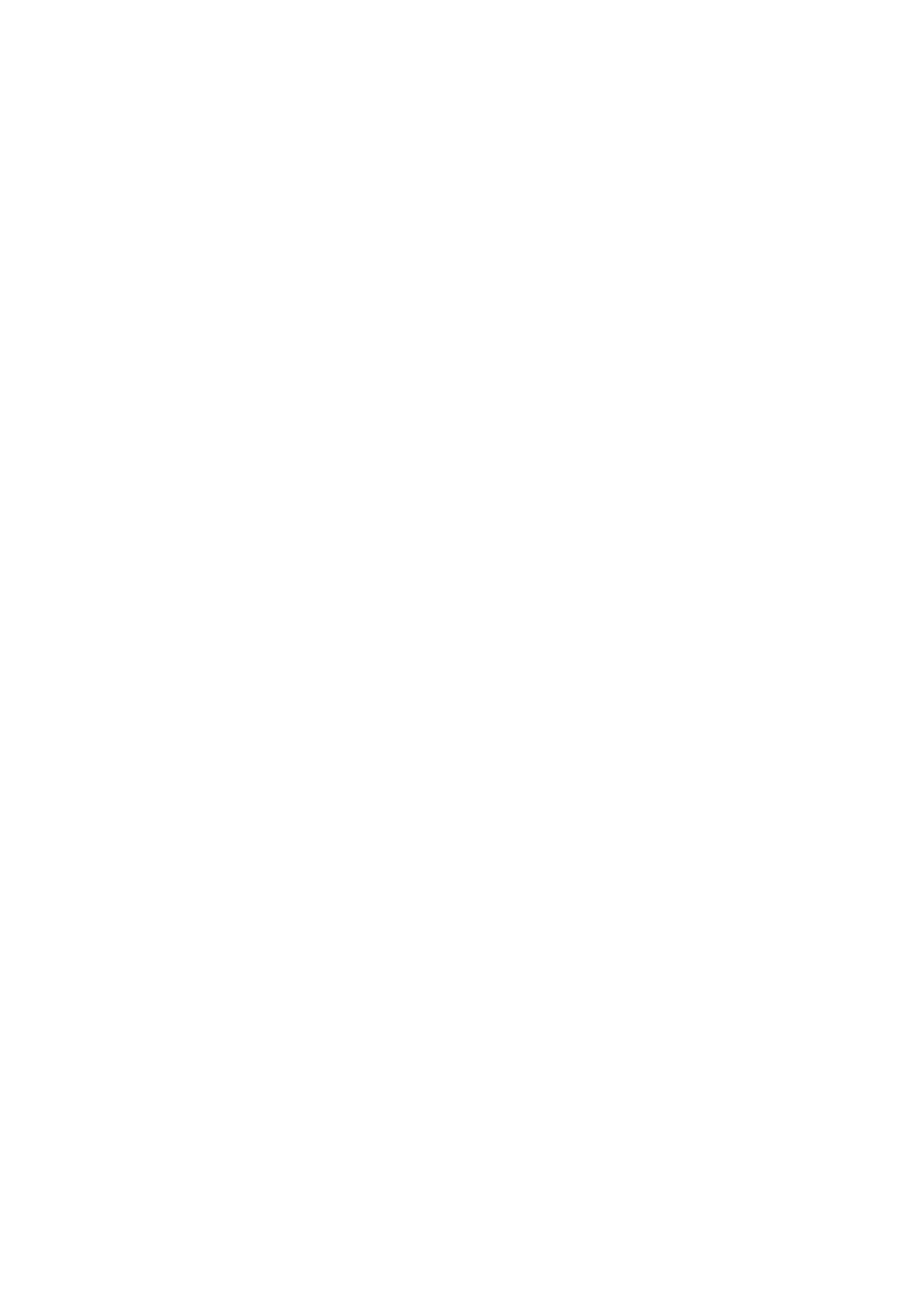## **EARLY YEARS OF MAX HEINDEL**

 Max Heindel, Rosicrucian Initiate and founder of The Rosicrucian Fellowship, was born on July 23, 1865. His father was Francois L. Von Grasshoff, of a noble family connected with the German Court during the time of Prince Bismarck. After emigrating to Copenhagen, Denmark, he met and married a Danish woman, three children being born to them. The oldest of these was Carl Louis Von Grasshoff, who later adopted the pen name of Max Heindel.

 At the age of sixteen Max Heindel entered the shipyards of Glasgow, Scotland, where he learned engineering. As Chief Engineer of a trading steamer he took trips into many lands, thus gaining a wide knowledge of the world and its people. For a number of years he was Chief Engineer on a large Cunard Line passenger ship plying between America and Europe.

 Between the years 1895 and 1901, he was a consulting engineer in New York City. During this time he married, the marriage being terminated by the death of his wife in 1905. A son and two daughters were born of this marriage.

 After going to Los Angeles, California, in 1903, Max Heindel became interested in the study of

5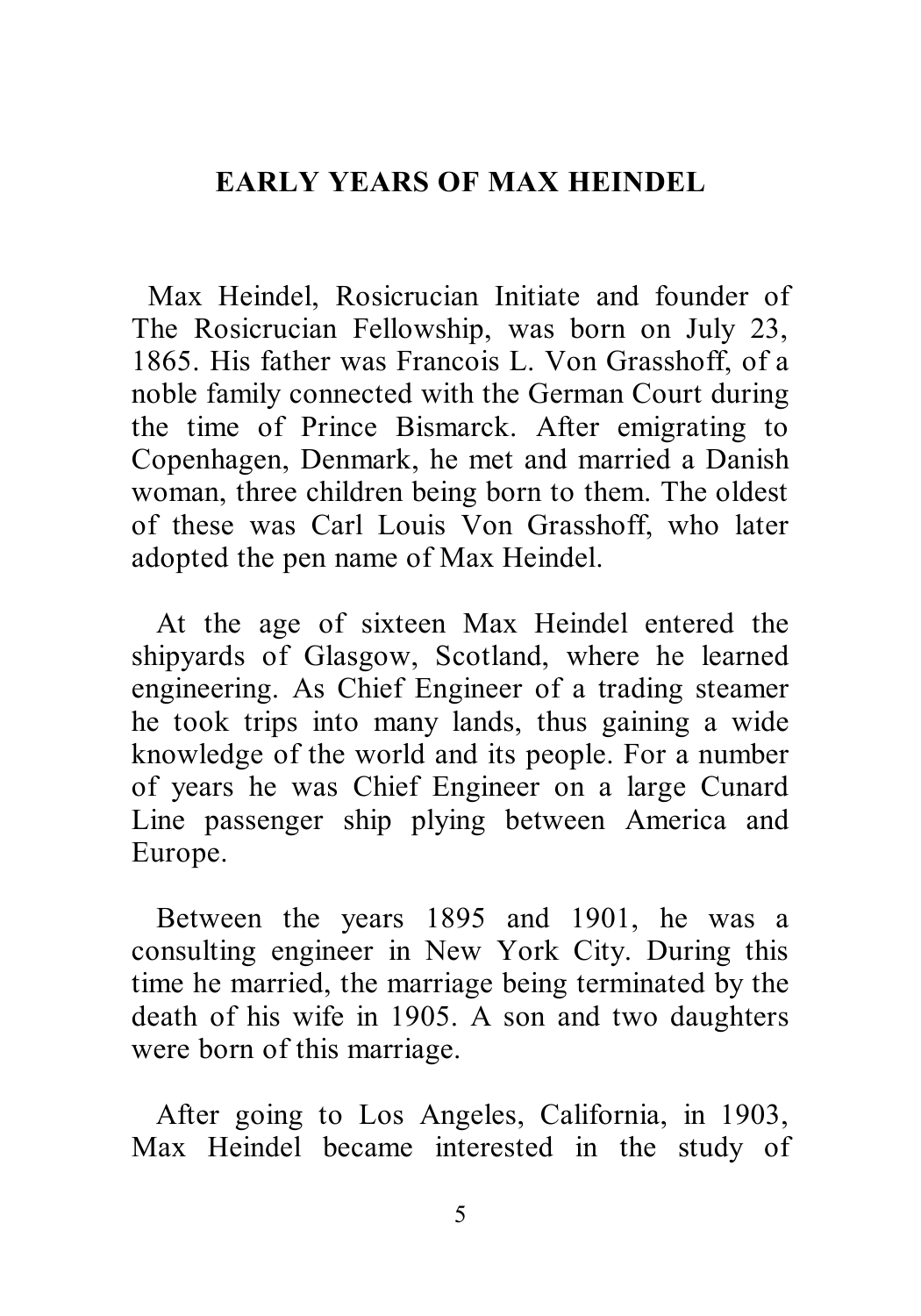metaphysics, joining the local branch of the Theosophical Society and serving as its vice-president from 1904-1905. During this time there began to grow within him an increasingly intense desire to understand the cause of the sorrows and sufferings of humanity and to help alleviate them. He began the study of astrology, which he found to his delight gave him the key by means of which he found he could unlock the mysteries of man's inner nature.

 The events in Max Heindel's life immediately subsequent to 1905 are given in the following account of the birth of the Rosicrucian Fellowship. Until his transition on January 6, 1919, he was active in doing the pioneer work of launching the Fellowship, including the acquisition of land for the establishment of International Headquarters in Oceanside, California, the building of necessary buildings, publishing of books, etc.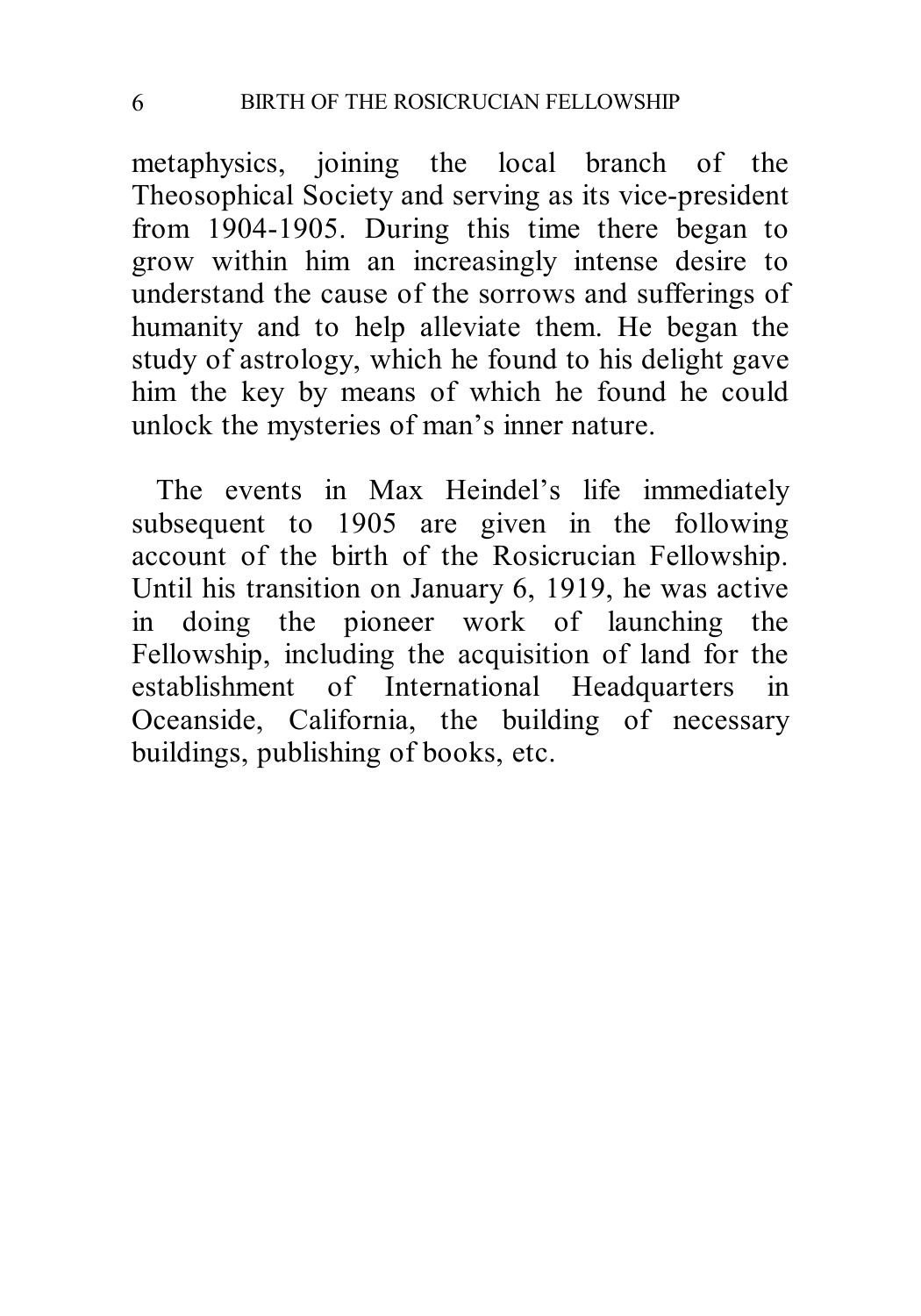## **THE BIRTH OF THE ROSICRUCIAN FELLOWSHIP**

 In order to make the origin of the Fellowship clear to our readers we will give a history of how and when Max Heindel met the Elder Brothers of the Rosicrucian Order. We will, moreover, use his own words at times to make the matter more clear.

 During the summer of 1905, through overwork on account of his extreme desire for spiritual knowledge, Max Heindel was taken seriously ill in Los Angeles with heart trouble, so ill that for months his life was despaired of. Much of the time during this illness he spent out of the body, consciously working and seeking for the truth as he might find it on the invisible planes. He was undaunted by sickness, however, and as soon as health permitted, he went on the lecture platform to spread his occult knowledge.

 In May, 1906, this work was cut short in San Francisco by the great earthquake, and his lecture tour led him to Seattle and the northern part of the country. After a course of lectures in that city he was again forced to spend some time in a hospital with valvular heart trouble. Still undaunted, he once more took up his work of lecturing in the northwestern part of the United States.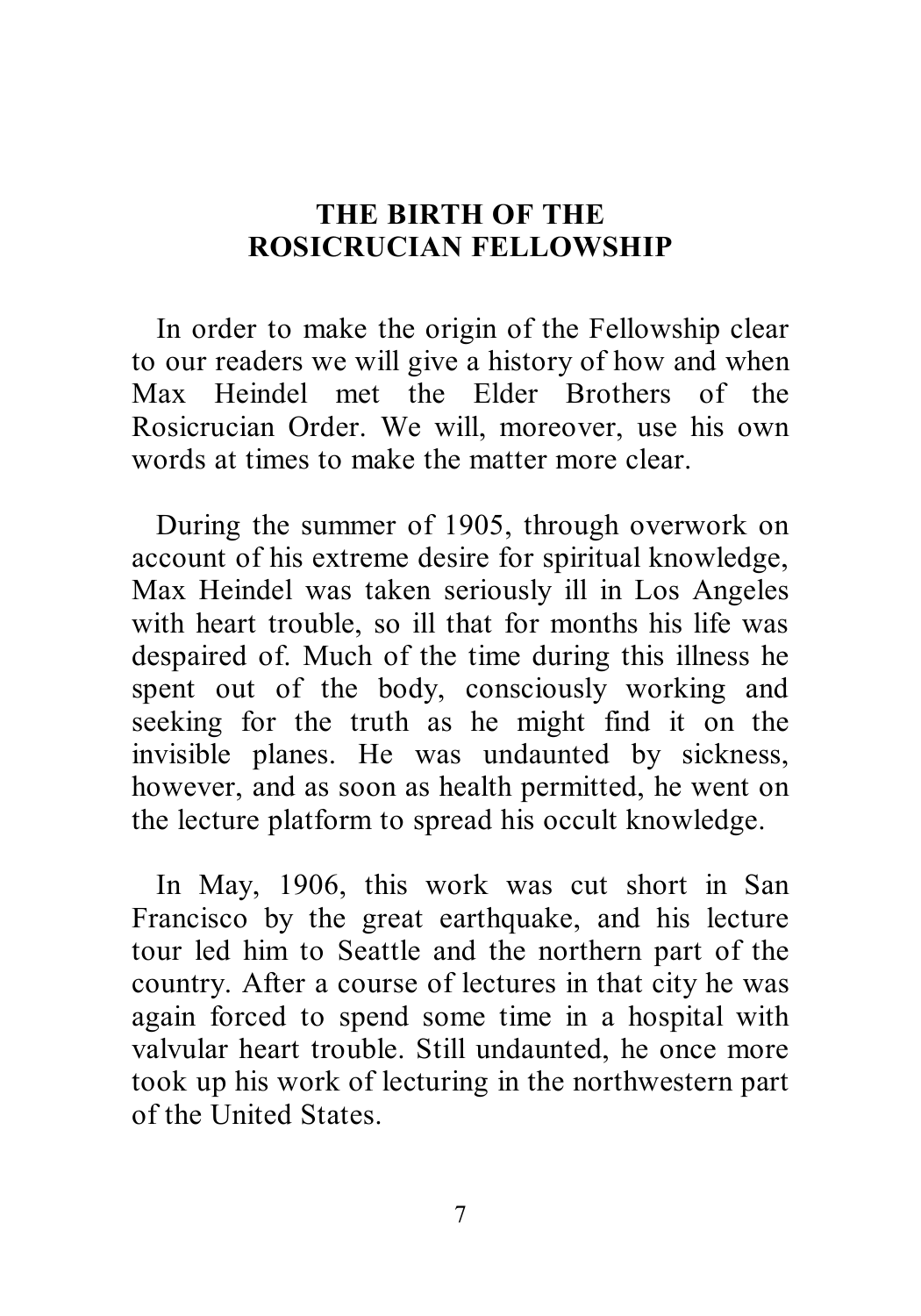In the fall of 1907 during a most successful period in Minnesota, there came to Mr. Heindel a friend who had for months been begging him to go to Berlin to meet a man whom she claimed to be a most wonderful lecturer and teacher. Failing by correspondence to induce him to leave his work in America, she had come to Minnesota for the express purpose of personally urging him to go. She was successful at last in persuading him to make the trip.

 After reaching Germany he attended lectures and had several interviews with this teacher. But in a short time he found that this man had little to give him, and that what he gave out was not new to him. In disappointment he was ready to go back to America. As he sat in his room in great dejection, feeling that he had given up a big work in America to take this trip, a being, who he later learned was an Elder Brother of the Rosicrucian Order and who afterward became his Teacher, appeared, clothed in his vital body, and offered to help him on certain occult points. The information which the Teacher gave him was concise and logical and beyond anything Mr. Heindel was capable of writing. On a later visit the Teacher offered to impart to him the teachings which he desired, provided that he keep them secret. Max Heindel had for several years searched and prayed that he might find something wherewith to appease the soul hunger of the world. Having suffered and known the longings of his own heart, he could not give the promise to the Elder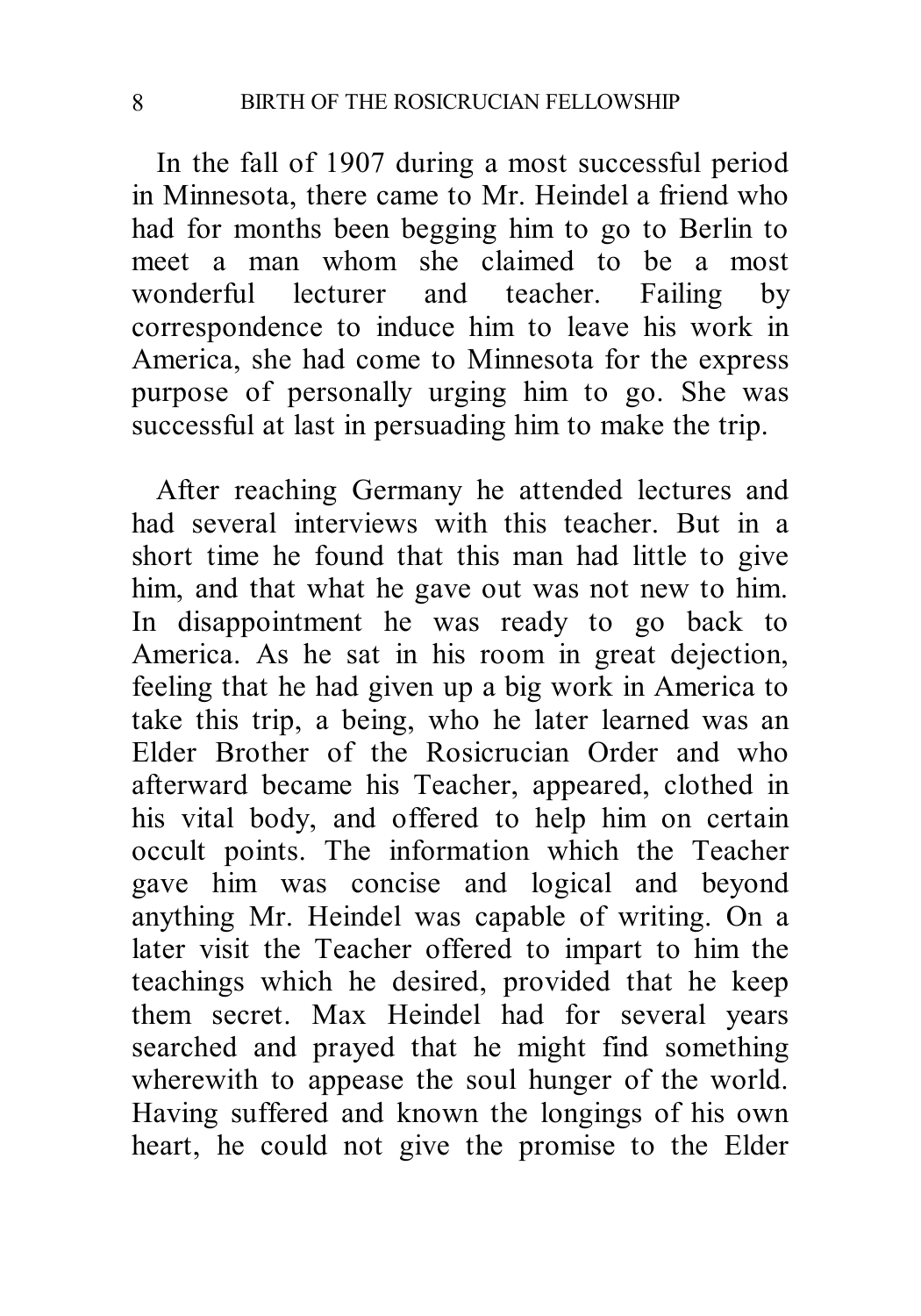Brother, and refused to accept anything that he could not be permitted to pass on to his soul-hungry brothers. The Teacher left him.

 Can you imagine the feeling that would naturally come over a starving man who had been denied food for some time to have someone offer him a piece of bread but before he could taste of it to have it snatched away? The last condition would be more wretched than the first. So it was with Max Heindel. About a month later, however, the Teacher appeared in his room again and told him that he, Max Heindel, had stood his test. He stated that if he had accepted the offer, namely, to keep the teachings a secret from the world, he, the Elder Brother, would not have returned. He was told of the candidate whom they had at first chosen, who had failed to pass his test in 1905; also that he, Max Heindel, had been under the observation of the Elder Brothers for a number of years as the most fit candidate should the first one fail. In addition he was told that the teachings must be given out to the public before the close of the first decade of the century, which would be the end of December, 1909.

 At this last interview with the Teacher he was given instructions as to how to reach the Temple of the Rose Cross, which was near the border between Bohemia and Germany. At this Temple Max Heindel spent a little over one month in direct communication with and under the personal instructions of the Elder Brothers, who imparted to him the greater part of the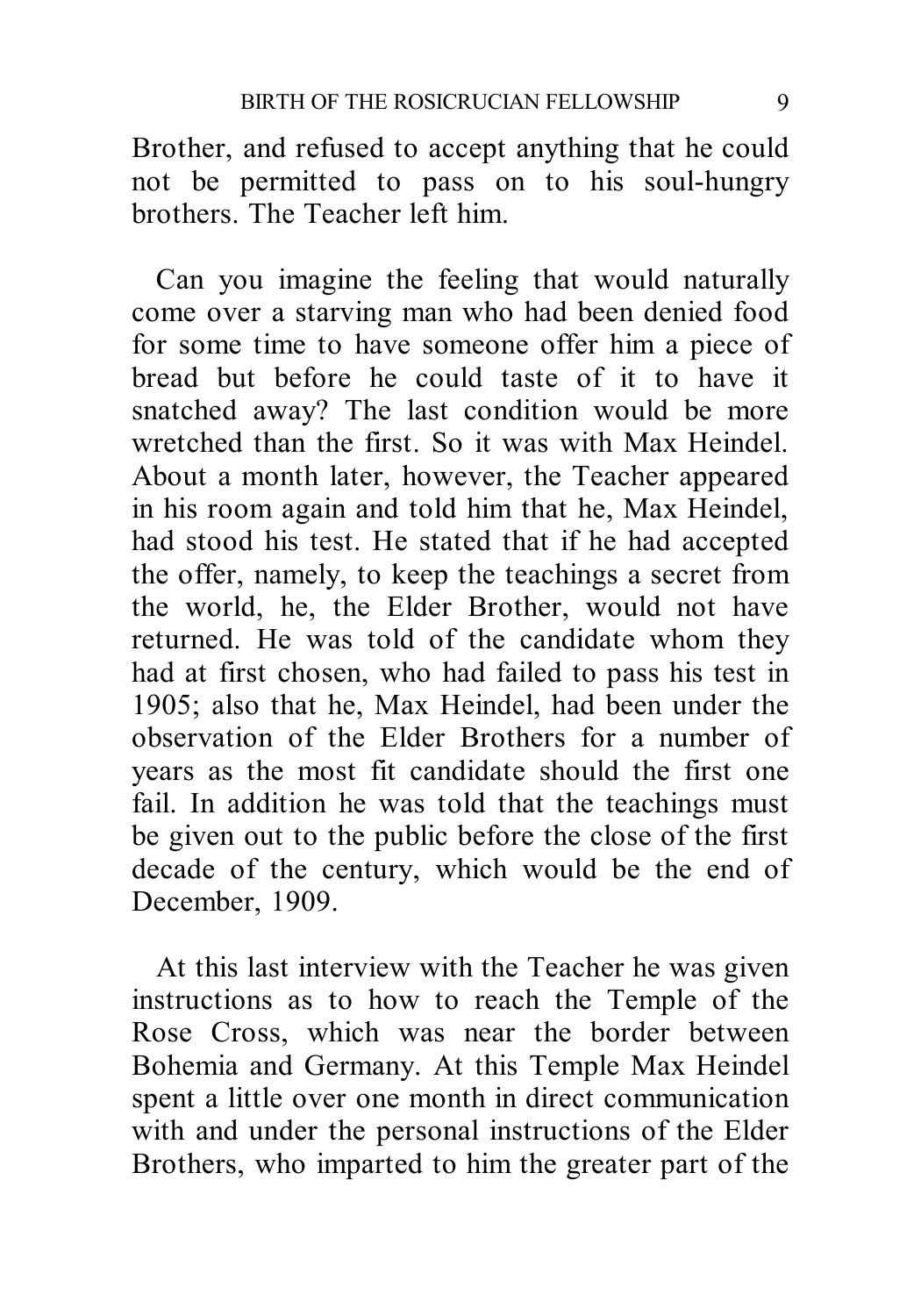teachings contained in *The Rosicrucian Cosmo-Conception*. The first draft of this book, which was made while he was in the Temple, the Teacher told him was but an outline. The heavy psychic atmosphere of Germany was particularly adapted to the communication of mystical thought to the consciousness of the candidate, but he was told that the three hundred and fifty pages of manuscript which he had written would not satisfy him when he reached the electric atmosphere of America, and that he would then wish to rewrite the entire book. In his great enthusiasm he at first doubted this. He felt that he had received a wonderfully complete message. But the Elder Brother's predictions were true. After Mr. Heindel had spent a few weeks in New York City, what the Elder brothers had told him proved to be a fact. The style in which the manuscript was written did not then please him, and he set about the work of rewriting.

 He rented a cheap hall bedroom on the seventh floor of a rooming house, and during the hottest summer months of 1908 he sat in this hot room typing from 7 A.M. until 9 and sometimes 10 P. M., when he would go out for his dinner. After a walk through the hot streets of New York he would again resume his work on the manuscript, continuing until after midnight. The heat becoming too intense, he moved to Buffalo, New York, where he finished the manuscript about September, 1908.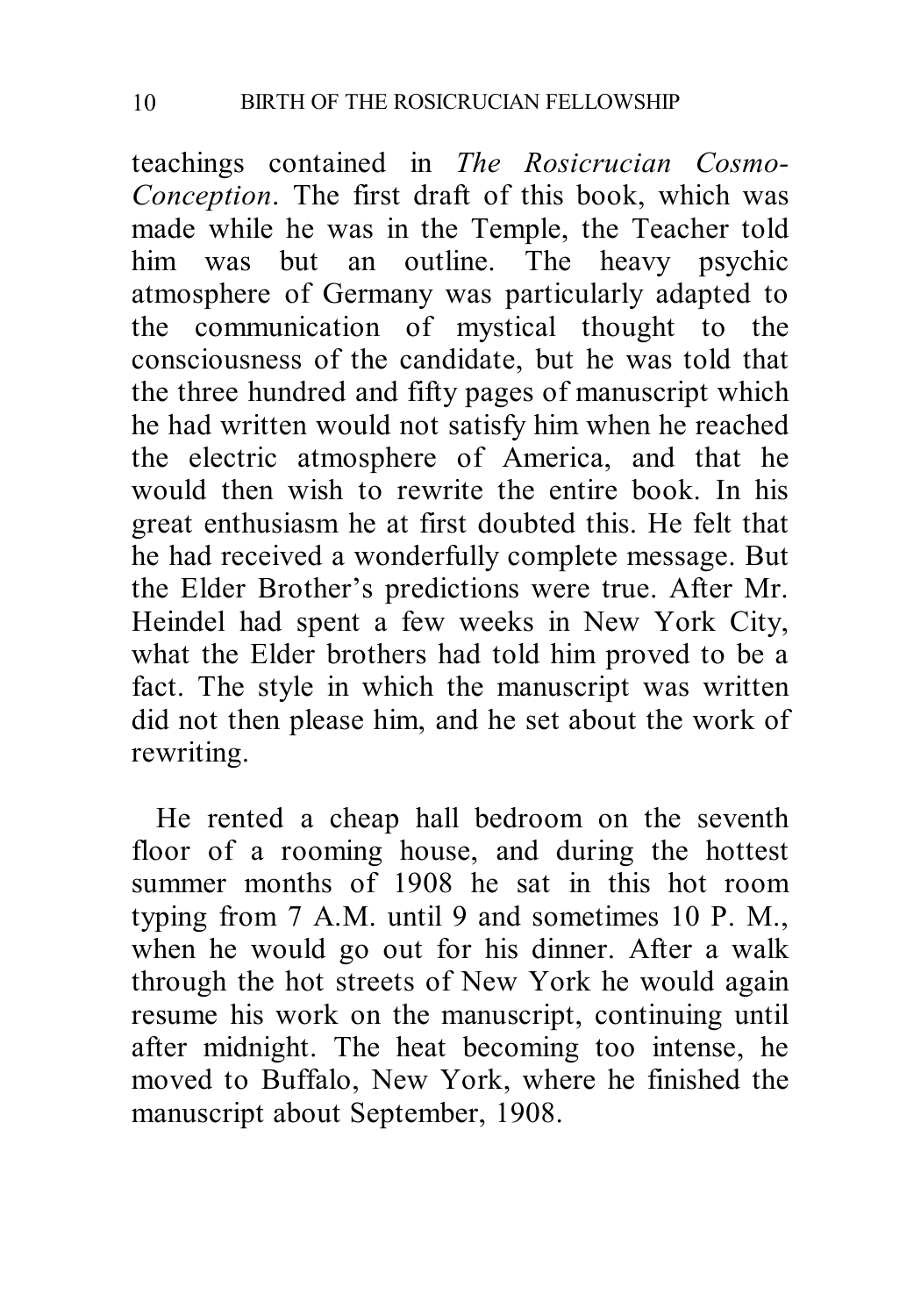The next problem which faced him was how to get the book published and where he was to procure the means for its publication. On account of the heat of that season of the year he was unfortunate in starting lectures and classes in Buffalo. But later he found a good field for his work in Columbus, Ohio, where Mrs. Rath-Merrill and her daughter assisted him in the drawing of diagrams. In this city he spent a number of successful months in lecturing and teaching, and then formed the first Rosicrucian Center, November 14, 1908. After each lecture he distributed free mimeographed copies of the twenty lectures of the Christianity Series. Starting with Lecture No. 1, *The Riddle of Life and Death*, he gave to each one present a copy to take home to study. These copies he ran off on his mimeograph machine at night after the lecture. With a small hammer, a packet of tacks in his pocket, and his advertising cards under his arm, he walked miles each day to place these cards where they would reach the eyes of the public. He wrote his own newspaper articles and placed them in the hands of the editors, who were sometimes very prejudiced against the new teachings. Mr. Heindel, however, with his pleasing personality, could usually win them over, sometimes getting a full column write-up which brought a goodly crowd.

 After delivering twenty lectures in Columbus, his path led him to Seattle, Washington, where he had made many friends in 1906. He hoped to interest some friend there in assisting him to print his book. This friend proved to be William M. Patterson, who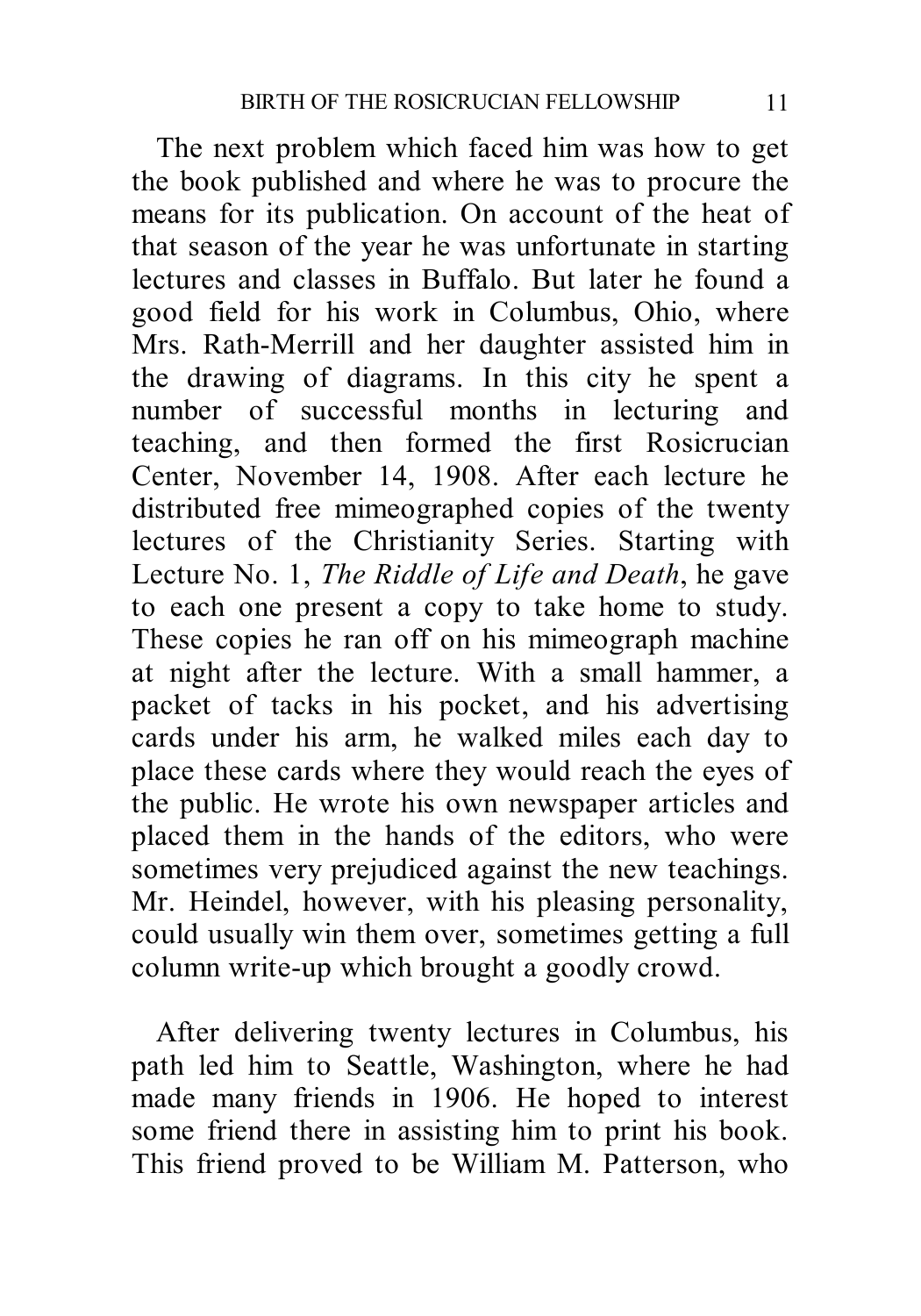not only assisted him to get the book into the hands of the publisher but, being a printer and editor himself, was able to give him much valuable advice as to the publishing. Mrs. Bessie Brewster and Kingsmill Commander were also most helpful in assisting him in the editing of the manuscript. Following this, and accompanied by William M. Patterson, he took the manuscript of the *Cosmo-Conception* and the twenty lectures to Chicago, where they were later published.

 We will give here a few of Max Heindel's own words descriptive of his work in Chicago: "*The Rosicrucian Cosmo-Conception* was published in November, 1909, about five weeks before the end of the first decade of the century. Friends had edited the original manuscripts and had done splendid work, but I had of course to revise it before giving it to the printer; then I read the printer's proof, corrected and returned it, and reread it after mistakes had been rectified. I read it again after the type had been divided into pages, and gave instructions to the engravers about the drawings and to the printer about placing them in the book, etc. I was up at 6 A.M. and toiled until 12, 1, 2, or 3 in the night during all those weeks, amid endless confusion, with tradesmen and the roar of Chicago about my ears, sometimes almost to the limit of nervous endurance. Still I kept my faculties together and wrote many new points into the Cosmo. Had it not been for the support of the Elder Brothers, I must have gone under. It was their work,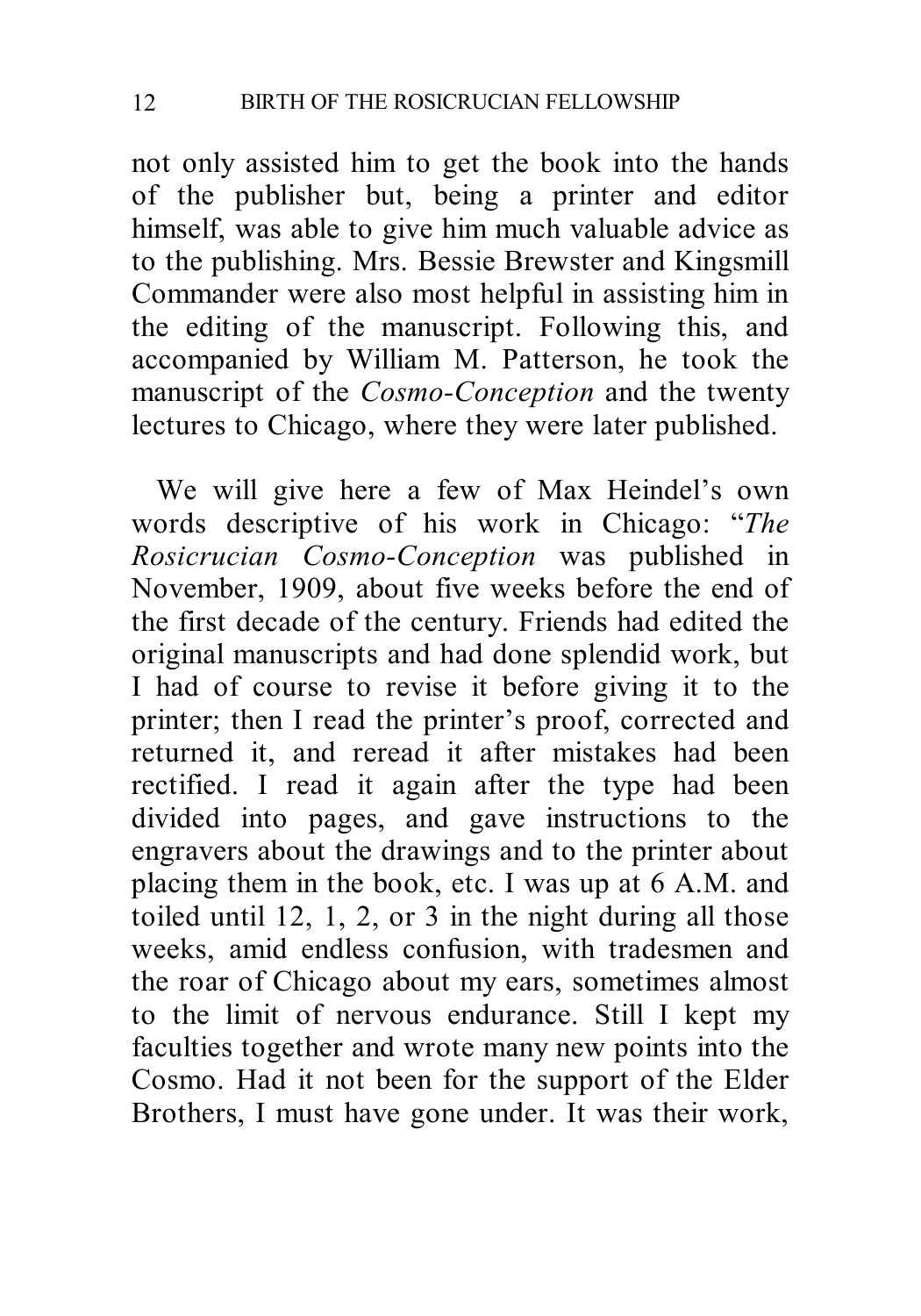however, and they saw me through. Yet I was almost a wreck when the strain was past."

 While in Chicago the entire edition of the *Cosmo-Conception*, with the exception of a few hundred copies which were taken to Seattle, was stored with a woman who conducted a publishing house. Being in debt this woman used the *Cosmo-Conception* copies stored with her to pay her indebtedness to other publishers. When the request was later made from Seattle for more books, it was found that the first edition of two thousand copies was exhausted. This necessitated the ordering of the second edition. A sixty-page index was then added.

 While it might seem that the loss of two-thirds of the copies of the *Cosmo-Conception* must have been a calamity to one of limited means, it was far from it. It proved to be a godsend, for the woman had been associated with New Thought, Theosophy, and various other advanced thought movements for a number of years and had furnished them with books she procured from large publishing houses. She induced them to accept the *Cosmo-Conception*, which up to that time had been comparatively unknown. Thereby she created a demand which was one means of spreading the Rosicrucian teachings to many parts of the world. It was a cloud which truly had a silver lining.

 After having established Fellowship Centers in Columbus, Seattle, North Yakima, and Portland, Mr.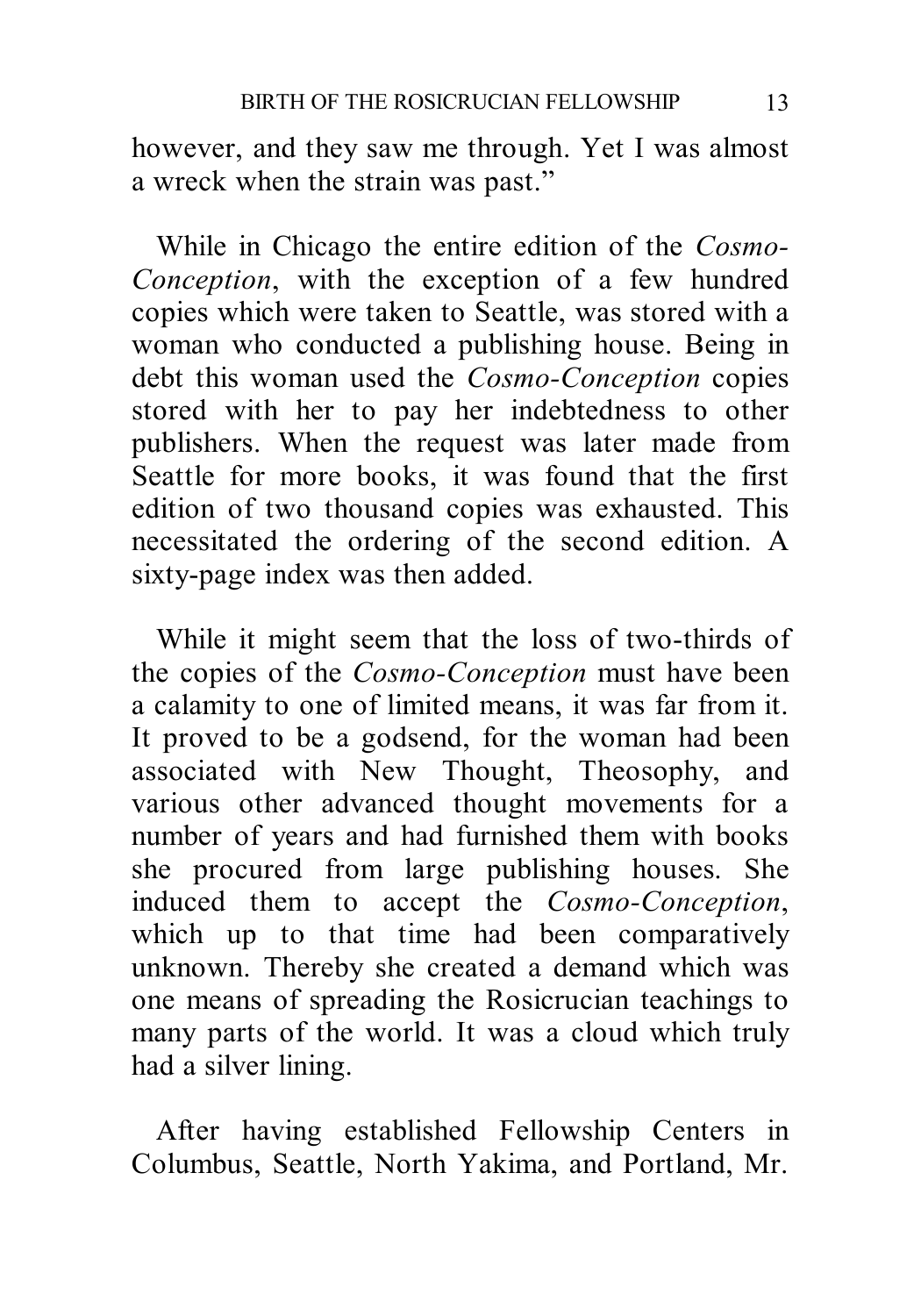Heindel returned to Los Angeles in November, 1909, to start work in that city.

 To continue with this story it is now necessary that the writer bring in her own associations. Previous to Max Heindel's leaving Los Angeles and between the years of 1898 and 1906 the writer, who was then Augusta Foss, and Mr. Heindel had been close friends, spending much time together in the study of occultism, astrology, and kindred subjects. When he returned to Los Angeles in 1909 with the Rosicrucian Teachings, the writer found in the *Cosmo-Conception* that which she had been seeking for a number of years. It satisfied the inner longing. It was the food for which her soul had hungered. She at once threw herself heart and soul into the work, and assisted Mr. Heindel with his lectures and classes.

 Between November 29, 1909 and March 17, 1910, he conducted classes and gave lectures in Los Angeles. Giving three public lectures a week, he filled a hall holding one thousand full to the door each night. By March his health would not permit him to go on. Shortly afterward he was taken ill with the usual heart trouble, and while in the hospital at the very point of death he had a most remarkable experience. We will append his description of it in his own words:

 "On the night of the 9th of April, 1910, when the New Moon was in Aries, my Teacher appeared in my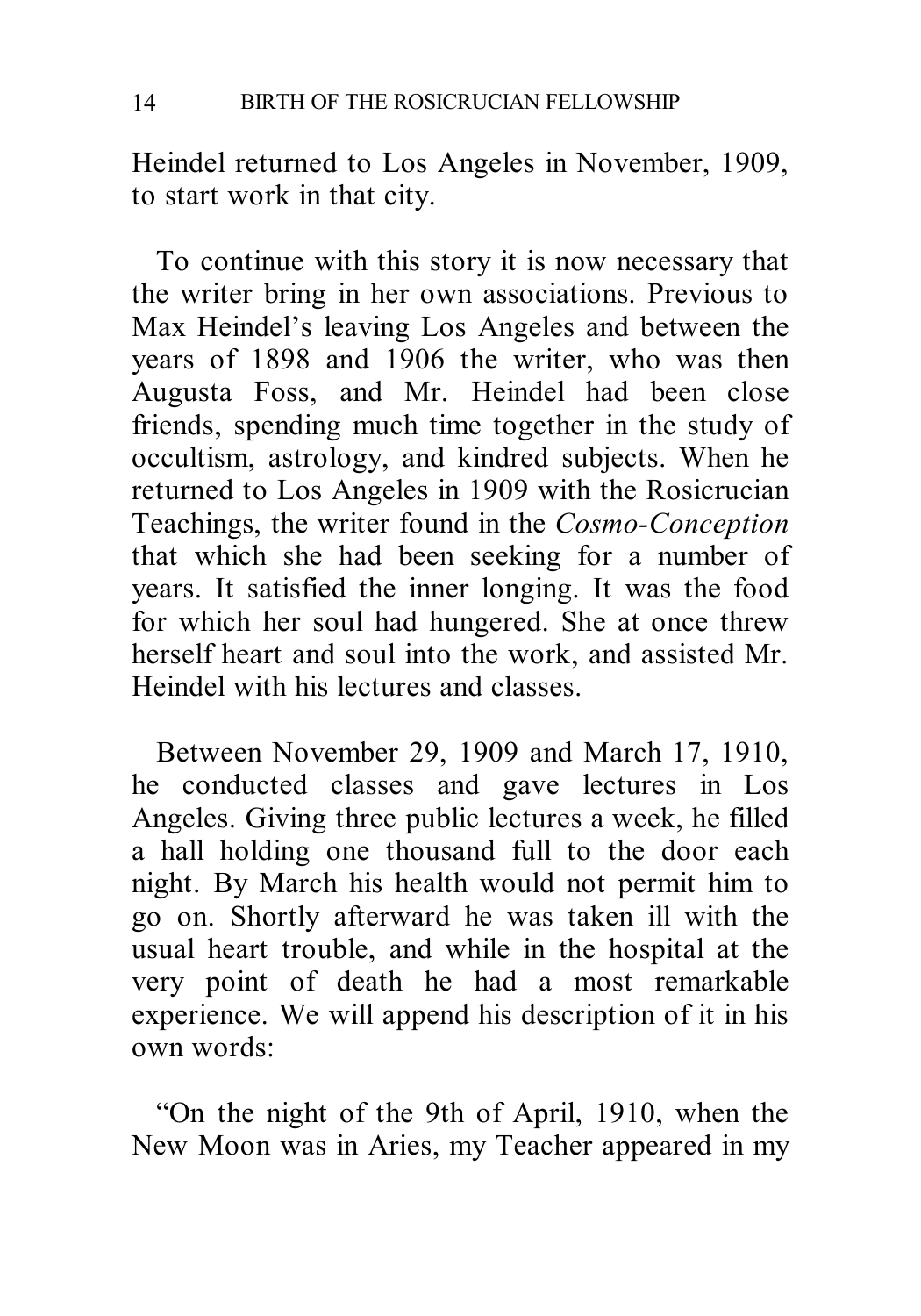room and told me that a new decade had commenced that night, and that in the coming ten years it would be my privilege to give to the world a science of healing such as later described. The Fellowship would furnish helpers in the great work.

 "This was the first intimation I had had that such work was contemplated. The night before, my work with the newly formed Los Angeles Fellowship Center had terminated. I had traveled and lectured six out of seven nights, and several afternoons a week besides, since my Chicago publishing experience. I was sick and withdrawing from public work to recuperate. I knew it was very dangerous to leave the body consciously when ill, for the etheric body is then unusually attenuated, and the silver cord breaks easily. Death under such conditions would cause the same sufferings as suicide, so the Invisible Helper is always cautioned to stay in his body when it is suffering. But at my Teacher's request I was ready for the soul flight to the Temple, and a guard was left to watch the sick body.

 "As we have stated previously in our literature there are nine degrees in the Lesser Mysteries of whatever country, and the Rosicrucian Order is no exception. The first of these corresponds to the Saturn Period, and the exercises having to do with it are held on Saturn's day at midnight. The second degree corresponds to the Sun Period, and that particular rite is celebrated at midnight on Sunday. The third degree, corresponding to the Moon Period,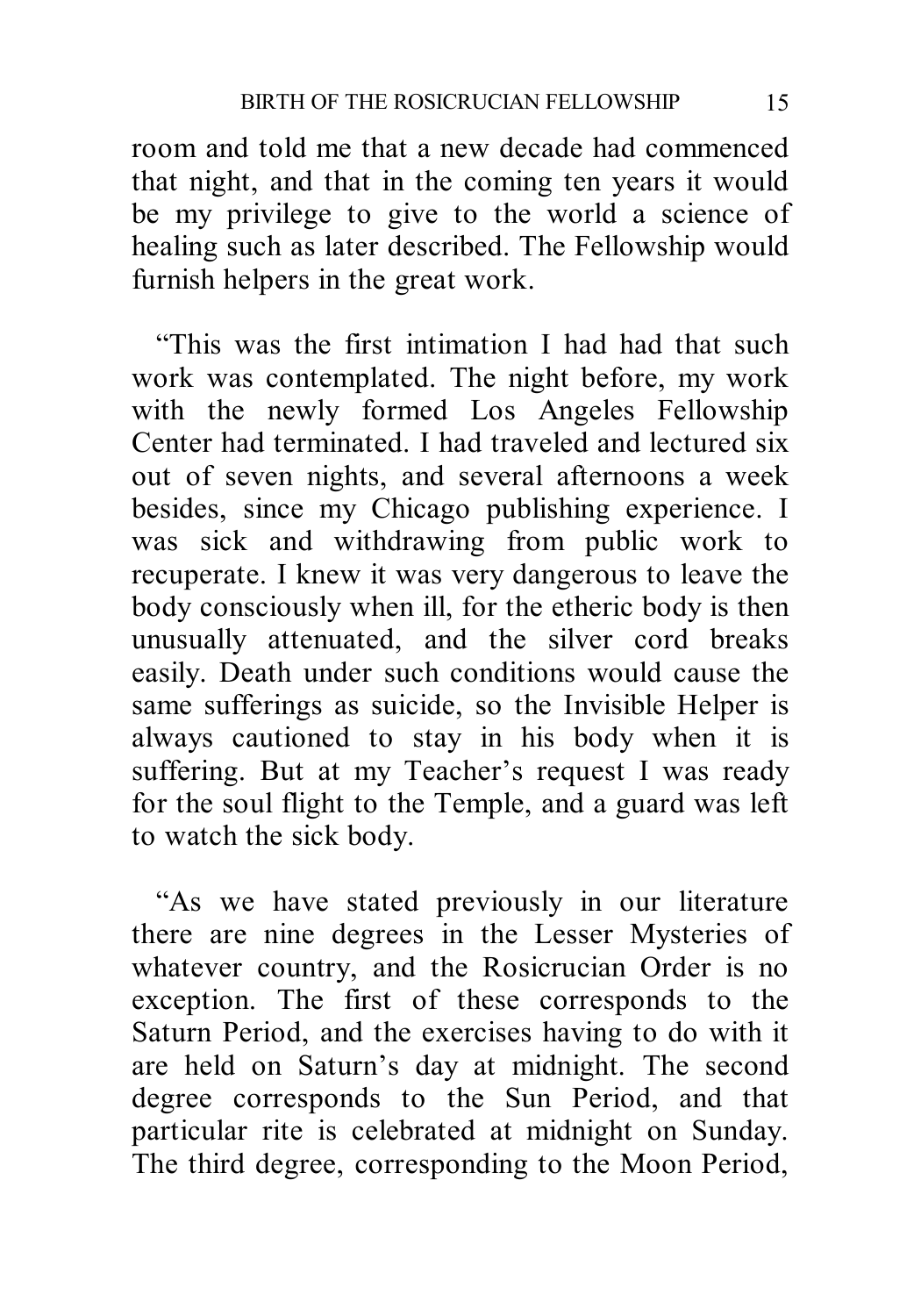is held on Monday at midnight; and so on with the remainder of the first seven degrees; each corresponds to a Period and is held on the day appropriate thereto. The eighth degree is celebrated at the New Moon and the Full Moon; the ninth degree at the summer and winter solstices.

 "When a disciple first becomes a lay brother or sister, he or she is introduced to the rite held on Saturday nights. The next Initiation entitles him also to attend the midnight services at the Temple on Sunday nights, and so on. It is to be noted, however, that while all lay brothers and sisters have free access in their spiritual bodies to the Temple during all days, they are barred from the midnight services of the degrees which they have not yet taken. Nor is it a visible guard who stands at the door and demands a password of each as he desires to enter, but a wall is around the Temple, invisible yet impenetrable to those who have not received the 'Open Sesame.' Every night it is differently constituted, so that should a pupil by mistake or through forgetfulness seek to enter the Temple when the exercises are above his status, he would learn that it is possible to bump one's head against a spiritual wall and that the experience is by no means pleasant.

 "As already said, the eighth degree meets at the new and full moon, and all who have not attained to it are debarred from that midnight service, the writer among them; for these degrees are no mere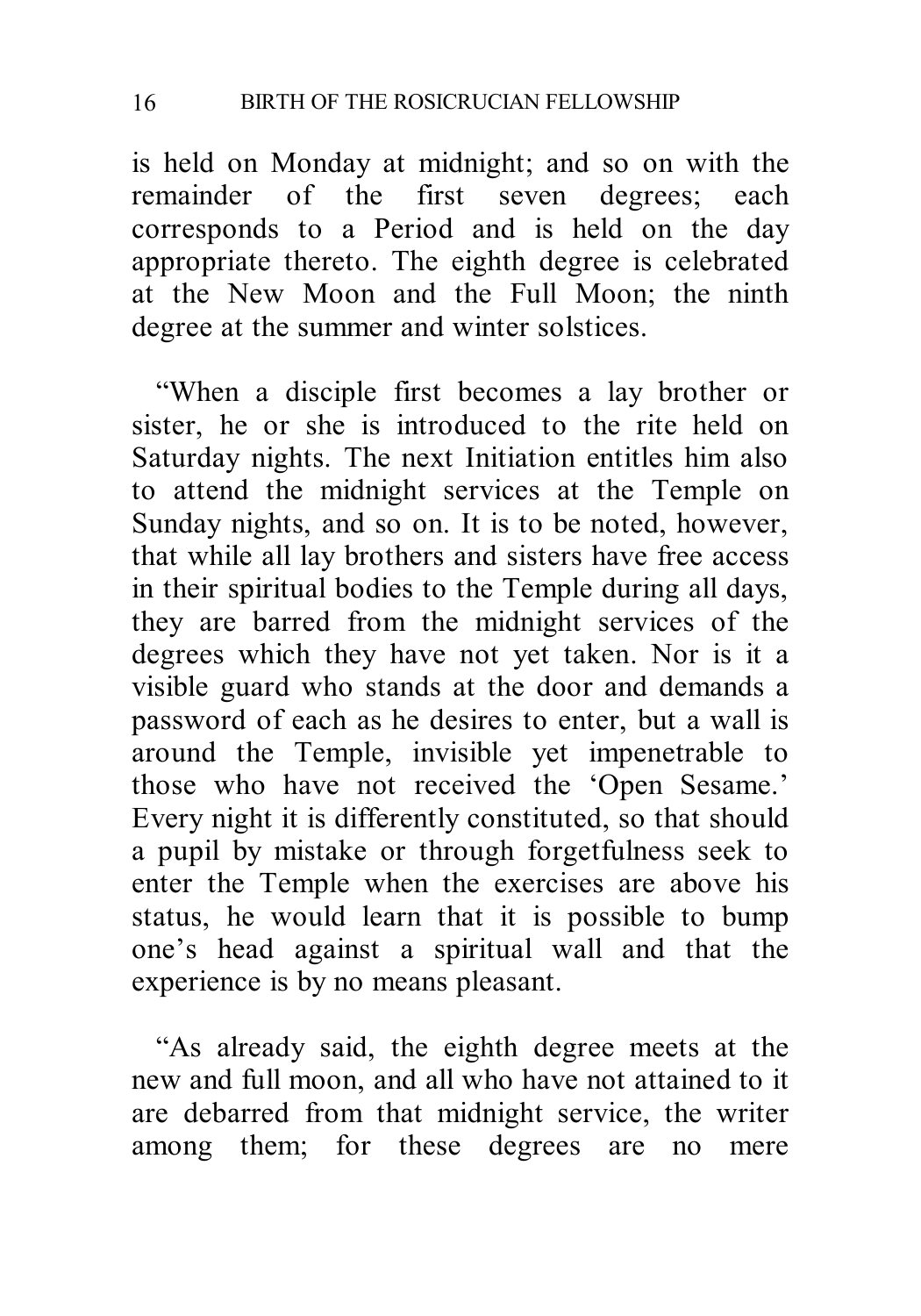mummeries to be obtained by the payment of a few paltry coins, but require a measure of spirituality far beyond my present attainment, a stage to which I may not attain in several lives though not wanting in effort or aspiration. You will therefore understand that on the night of the New Moon in Aries, 1910, when the Teacher came for me, it was not to take me into that exalted gathering of the eighth degree but to another session of a different nature.

 "Besides, though this session was held in the night as it occurs in California, the time being different in Europe, the exercises of the New Moon had been held in Germany hours before, so that when I arrived at the Temple with my Teacher, the sun was already high in the German heavens.

 "When we entered the Temple, some time was devoted to an interview with my Teacher alone, and in it he outlined the work of the Fellowship as the Brothers would wish to have it carried out.

 "After the interview we entered the Temple, where the twelve Brothers were present. It was arranged differently from what I had seen it before, but lack of space forbids a detailed description. I shall only mention three spheres, suspended above one another in the center of the Temple, the middle sphere being about half way between floor and ceiling; also it was much larger than the two others, which hung above and below it.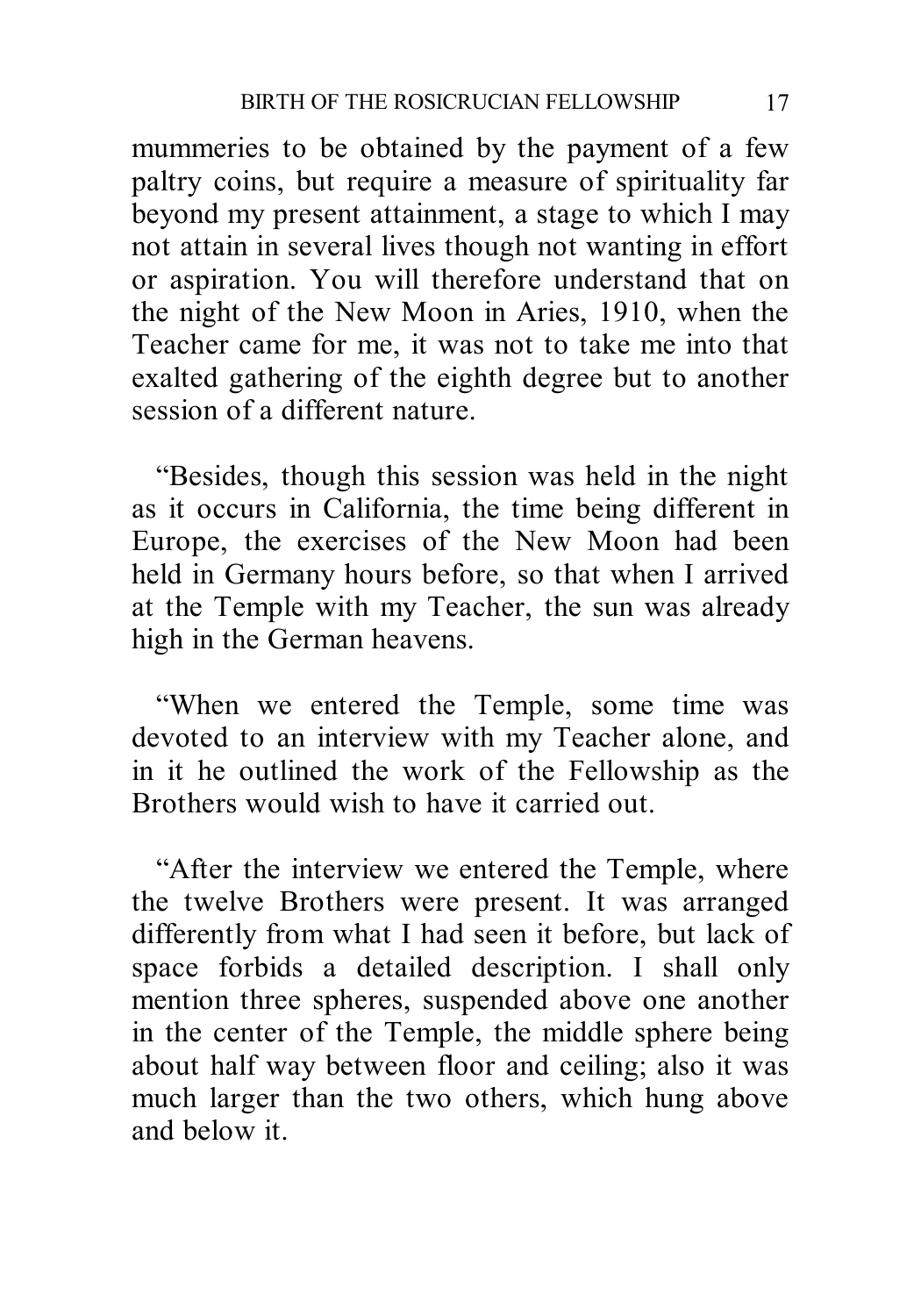"The various modes of vision above the physical are: etheric or X-ray, color vision, which opens up the Desire World; and tonal vision, which discloses the Region of Concrete Thought, as explained very fully in *The Rosicrucian Mysteries*. My development of the latter phase of spiritual sight had been most indifferent up to the time mentioned, for it is a fact that the more robust our health, the closer we are enmeshed in the physical and the less able to contact spiritual realms. People who can say, 'I never had a day's sickness in my life,' at the same time reveal the fact that they are perfectly attuned to the physical world and totally incapable of contacting the spiritual realm. This was nearly my case up to 1905, though I had suffered excruciating pain all my life, the effects of a surgical operation on the left limb in childhood. The wound never healed until I changed to a meatless diet; then the pain also ceased. But my endurance during all the previous years was such that it never showed by a line on the face, and in every other respect I had perfect health. It was noticeable, however, that when blood flowed as a result of an accidental cut, it would not coagulate, and a great quantity was always lost; whereas after two years on a clean diet the accidental loss of an entire nail in the morning resulted in the loss of only a few drops of blood; I was able to use the typewriter the same afternoon; there was no festering as the new nail grew.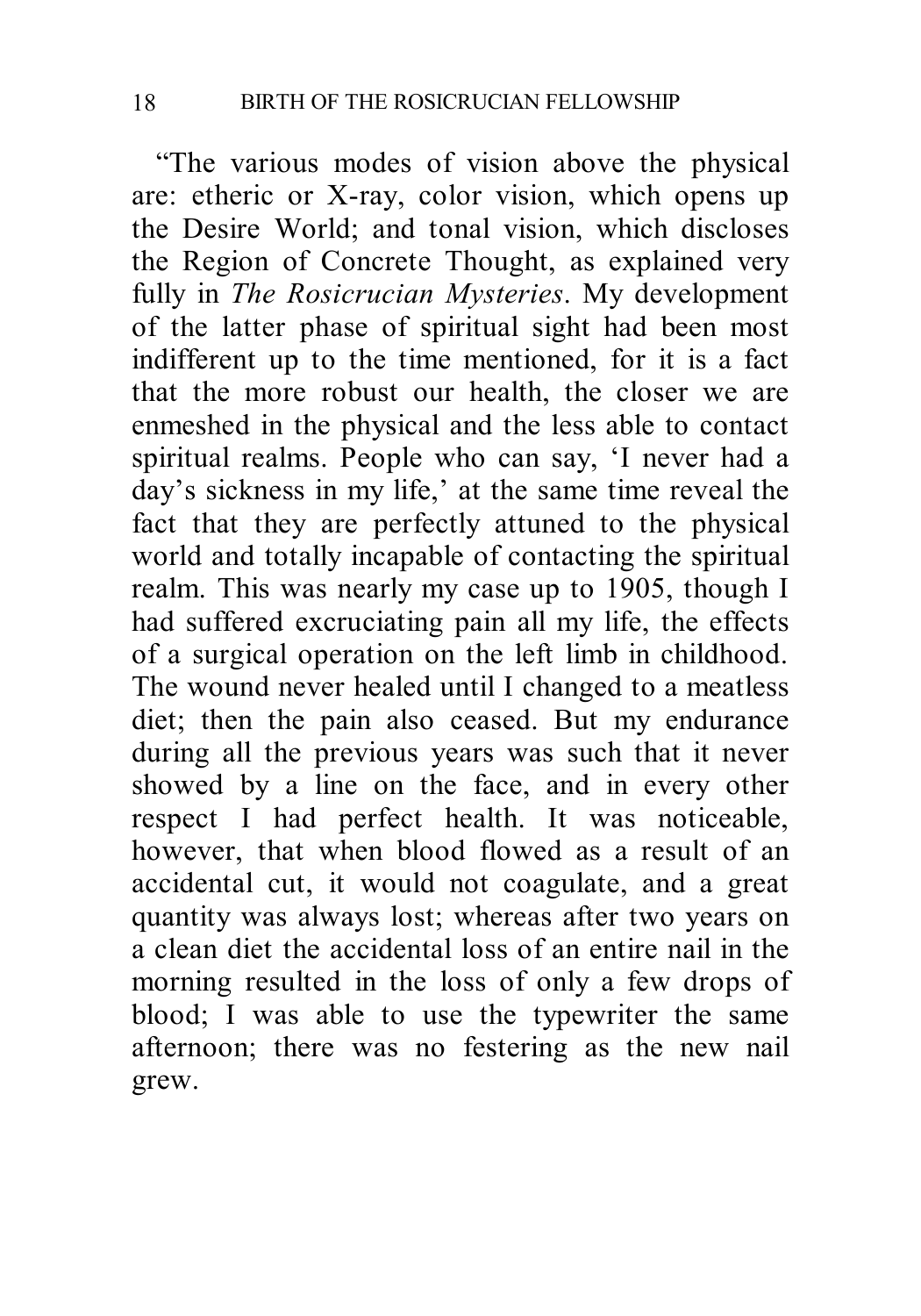"Upbuilding of the spiritual side of the nature, however, brought disharmony to the physical body; it became more sensitive to conditions around it; the result was a breakdown. This was all the more complete because of the before-mentioned endurance that kept me on my feet for months after I should have given in, with the result that I came very close to death's door.

 "Out of this precarious condition, however, has come an increasing ability to function in the spiritual world. While, as said, my tonal vision and the ability to function in the Region of Concrete Thought here related were indifferent and chiefly confined to the lowest subdivision thereof, a little assistance from the Brothers that night enabled me to contact the fourth division, where the archetypes are found, and to receive there the teaching and understanding of that which is contemplated as the highest ideal and mission of the Rosicrucian Fellowship.

 "I saw our Headquarters and a string of people coming from all quarters of the world to receive the teaching. I saw them issuing thence to bring balm to afflicted ones near and far. While here in this world it is necessary to investigate in order to find out about anything, there the voice of each archetype brings with it as it strikes the spiritual consciousness a knowledge of what that archetype represents. Thus there came to me that night an understanding which is far beyond my words to express, for the world in which we live is based upon the principle of time, but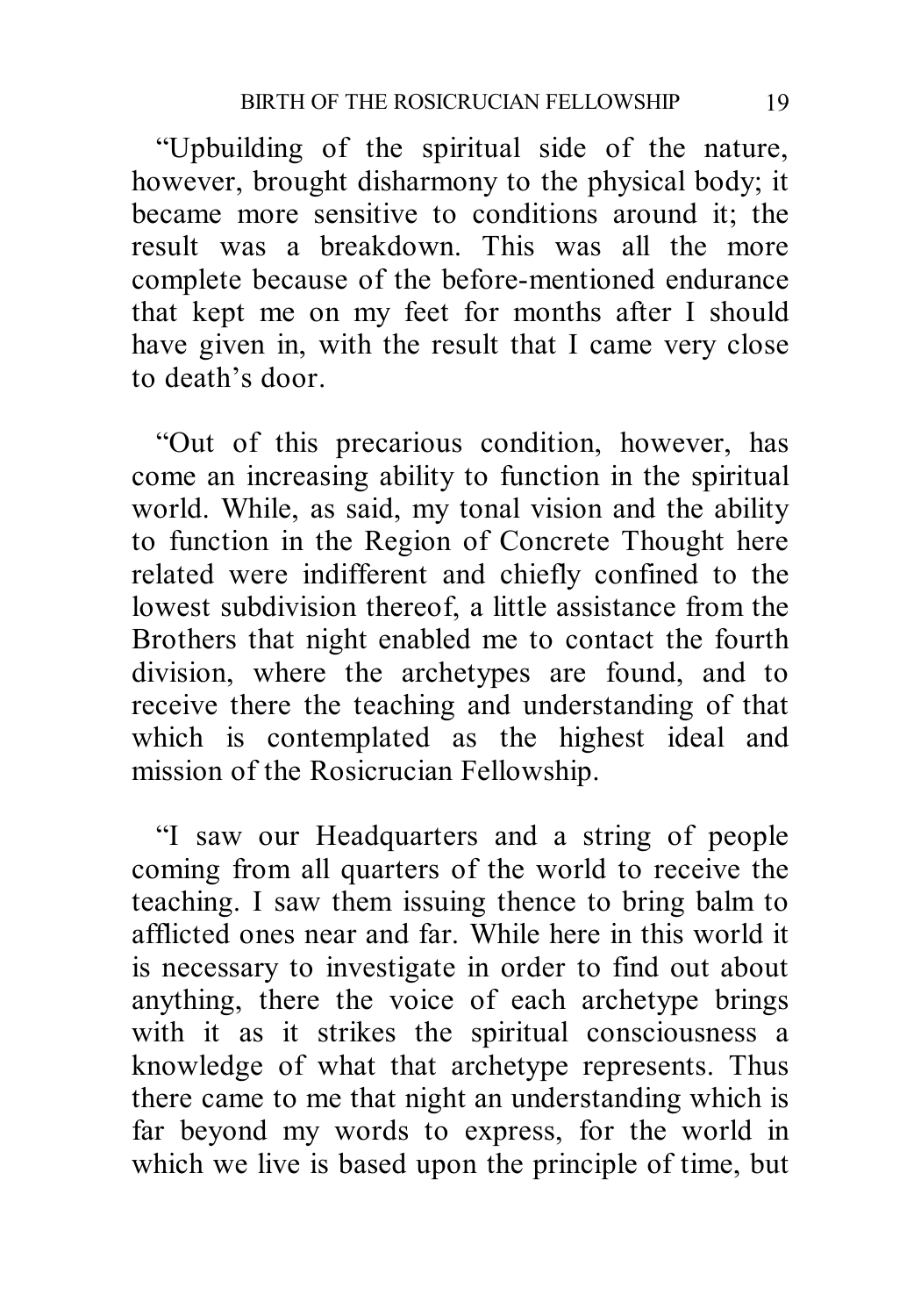in the high realm of the archetypes all is an eternal Now"

 You will note in the above article that Max Heindel was able by the help of the Teacher to function in the fourth division of the Region of Concrete Thought, where the archetypes of physical form are found. This can only be accomplished after passing through the fourth Initiation, or fourth degree, which corresponds to the first half of the Earth Period. Only after passing through the third stratum of the earth can a man function in the fourth division of the Region of Concrete Thought.

 At the time of this Initiation into the deeper Mysteries the Brothers imparted to him the knowledge that an Ecclesia or Temple was to be built on Mt. Ecclesia, where a Panacea was to be prepared. The spiritual outpouring obtained in such a place by the use of a certain formula given to Mr. Heindel on that memorable night in the Temple will be combined with a suitable physical substance to facilitate transmission. This Panacea cannot be prepared until the right conditions are made for it in the Ecclesia by the Probationers.

 Our Temple was erected and dedicated on December 25, 1920, before the second decade of the century had closed. This Temple, the Ecclesia, was erected for the purpose of affording more powerful means for the healing of disease. Healing meetings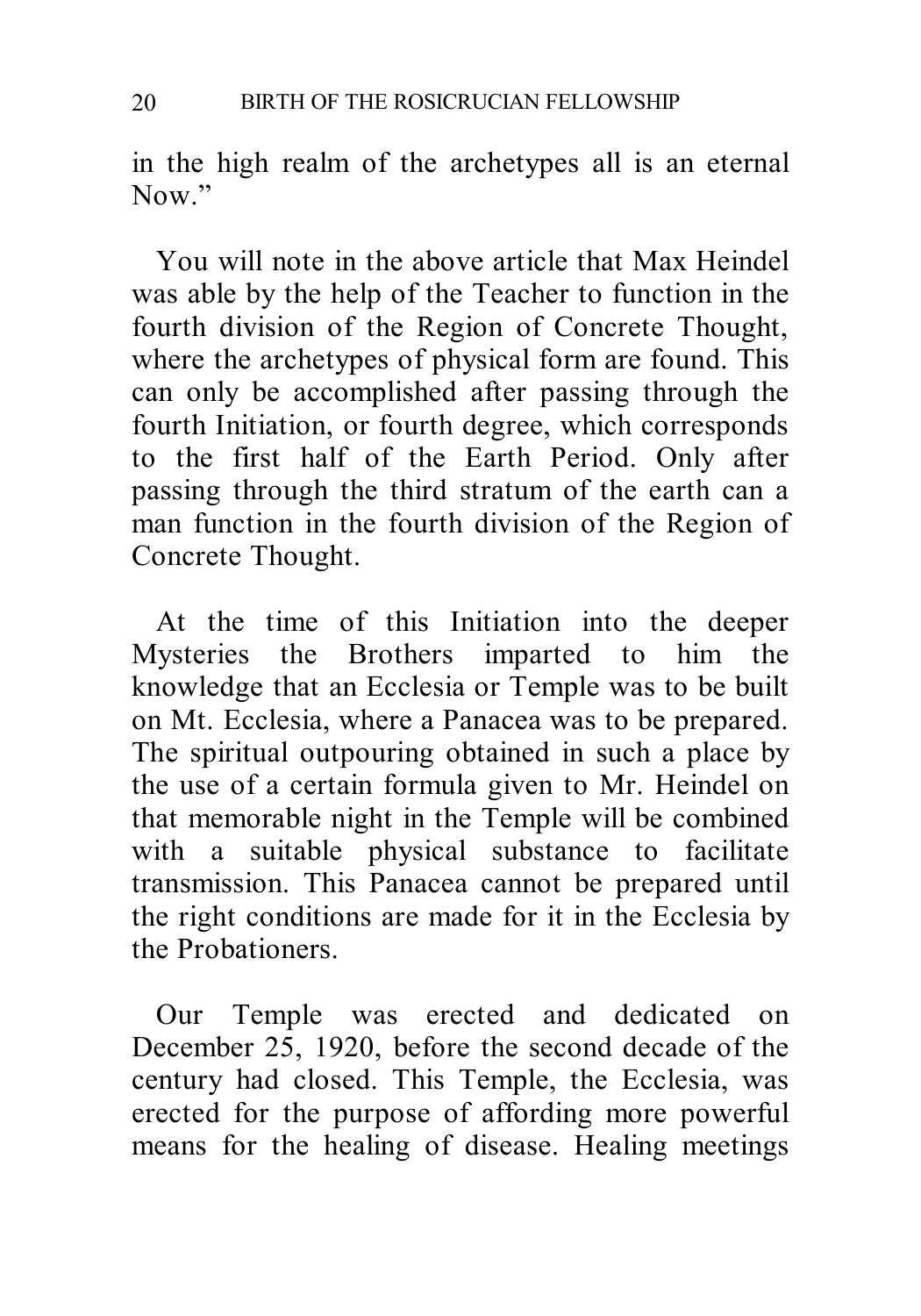are held in this holy place at a regular time each day by the Probationers who have consecrated their lives to this work. Assistance is rendered by the Elder Brothers, who are using Headquarters as a focusing point. Added to this is the work of the Invisible Helpers, who are Probationers located in many parts of the world. The healing power generated in the Ecclesia has increased the efficiency of the work of the Invisible Helpers so that the cures effected are frequently quite miraculous, and our work of healing is spreading over the entire globe.

 The Rosicrucian Fellowship teaches that the wonderful organism called the human body is governed by immutable natural laws. All disease results from willful or ignorant violation of Nature's laws. People are ill because in this life or in a previous one they have disregarded the fundamental principles on which the health of the body depends. If they wish to regain and to retain health, they must learn to understand these principles and regulate their daily habits in conformity with them.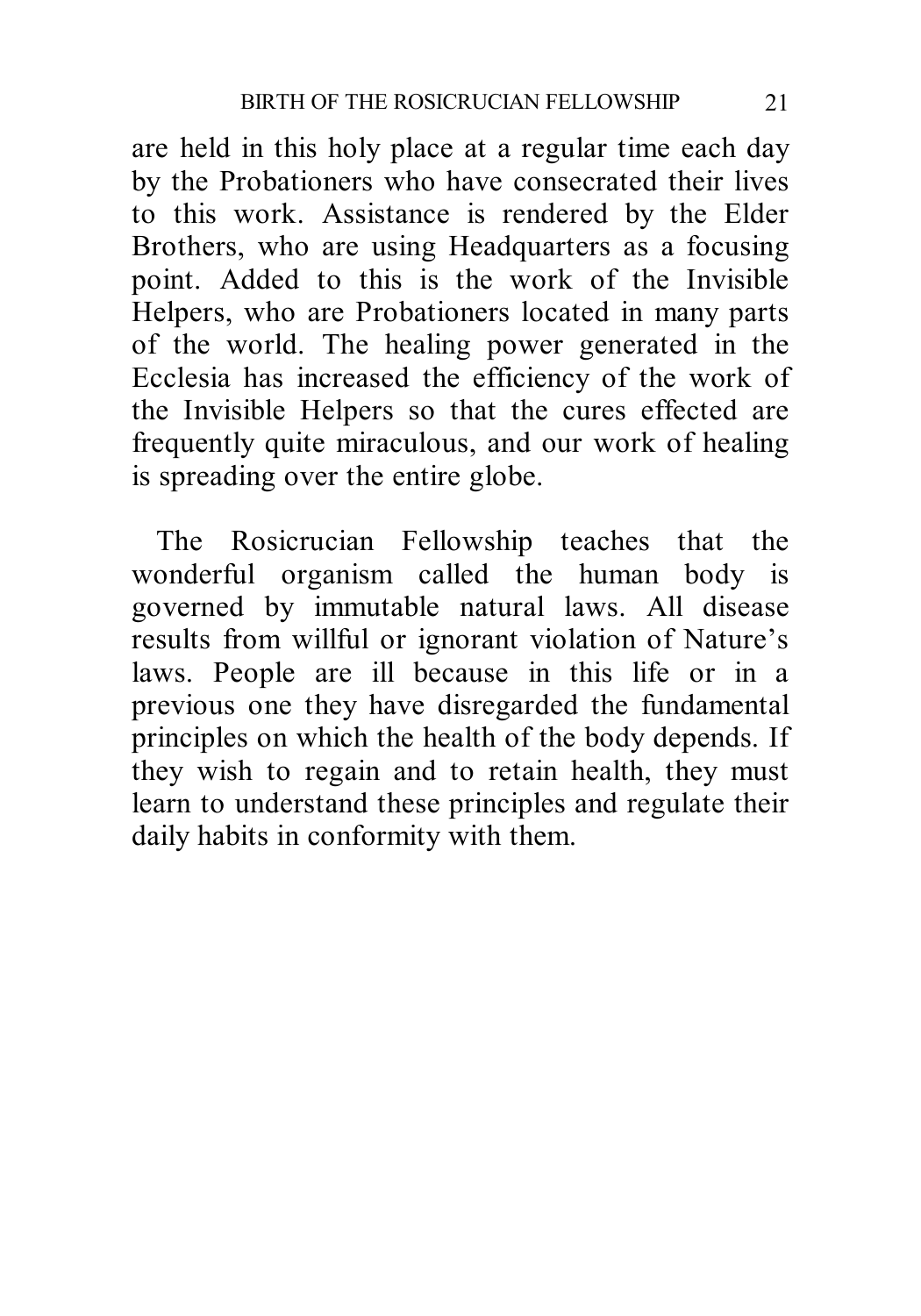## **THE ROSICRUCIAN ORDER**

 The Rosicrucian Order, founded in the 13th century, is one of the schools of the Lesser Mysteries. The other Lesser Mystery schools are variously graded to meet the spiritual requirements of the most precocious among the earlier races of the eastern and southern people with whom they work. Christian Rosenkreuz is the 13th member of the Rosicrucian Order. Only the Brothers of the Order have the right to speak of themselves as "Rosicrucians."

 Seven of the Brothers of the Rosicrucian Order go out into the world whenever occasion requires, appearing as men among other men, or working in their invisible vehicles with or upon others as needed. But it must be strictly kept in mind that they never influence anyone against his will or contrary to his desires, but only strengthen good wherever found. When any of the seven Brothers are working in the world, they have and use material bodies just as other people do, and they live in a house which people in general might consider the house of some well-to-do but not ostentatious person. They hold offices or positions of distinction in the community where they live, but it is only to give a reason for their presence and not create any question as to what they are, or who they are, or as to there being anything out of the ordinary in them. Outside of the house in which they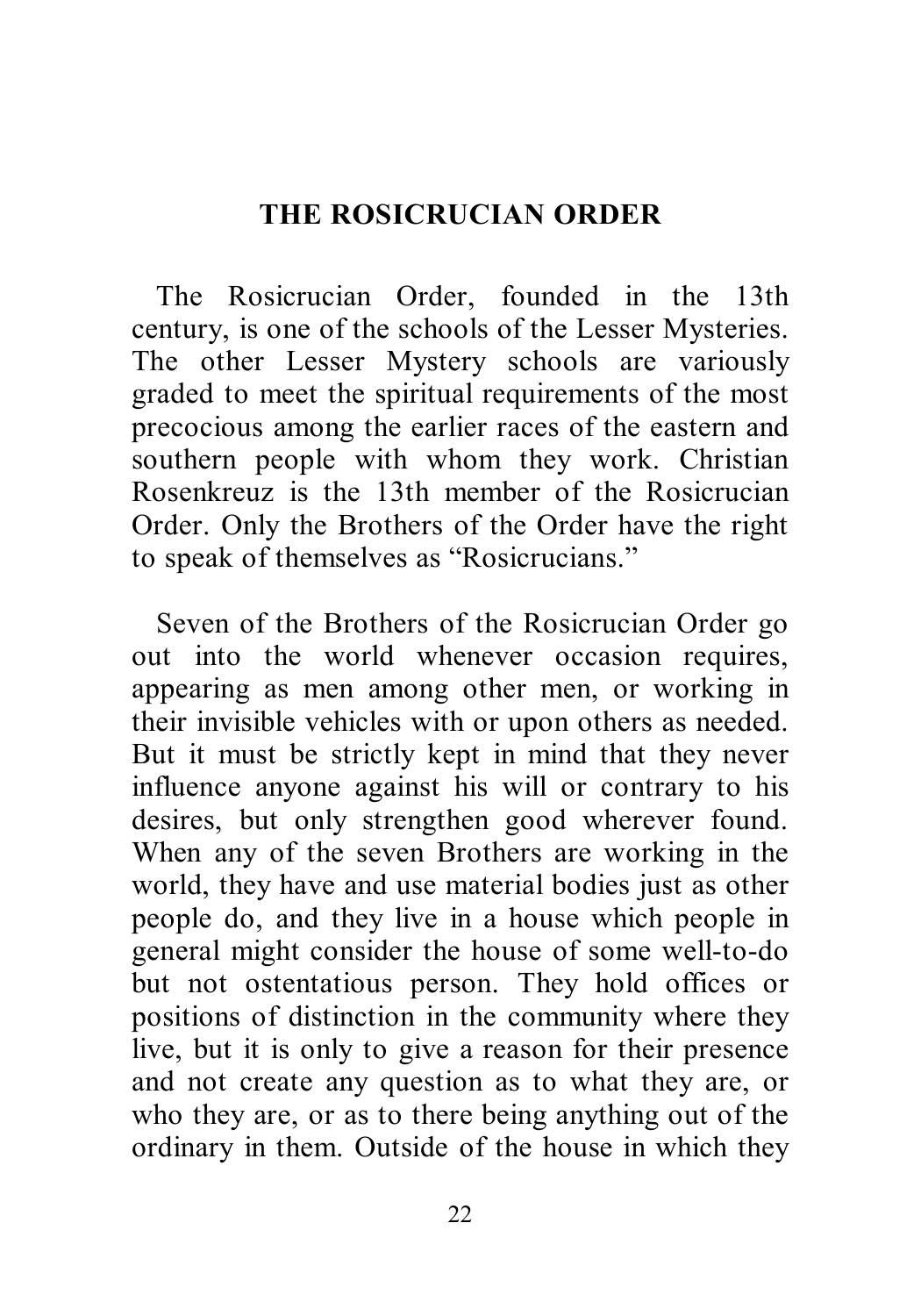live and in that house and through that house there is what may be called the Temple. This is etheric and is different from our ordinary buildings. It might be likened to the auric atmosphere that is around the Pro-Ecclesia at Headquarters. This is much larger than the material building and is etheric. Manson's word picture of a spiritual church gives an idea of what such structures are. They are around and through buildings and churches where people are devoted to spiritual things, and of course they differ in color. The Rosicrucian Temple is extraordinary and not to be compared with any other structure. It surrounds and interpenetrates the house in which the Elder Brothers live. This house is so permeated with spirituality that most people would not feel very comfortable or at ease there.

 Five of the Brothers of the Rose Cross never leave the Temple, and although they possess physical bodies, all their work is done from the inner worlds. Though the Elder Brothers are human, they are vastly exalted above our own status.

 A considerable period of intensely zealous life as a visible helper must be lived by the aspirant before he has evolved his soul body to such a degree of luminosity that it attracts the Teacher. (Note: At the same time the pupil is building his soul body, he is also accumulating a power within in like proportion.) No listless, easy-going study or dreamy contemplation will bring the Teacher. He is himself a servant in the highest sense of the word, and no one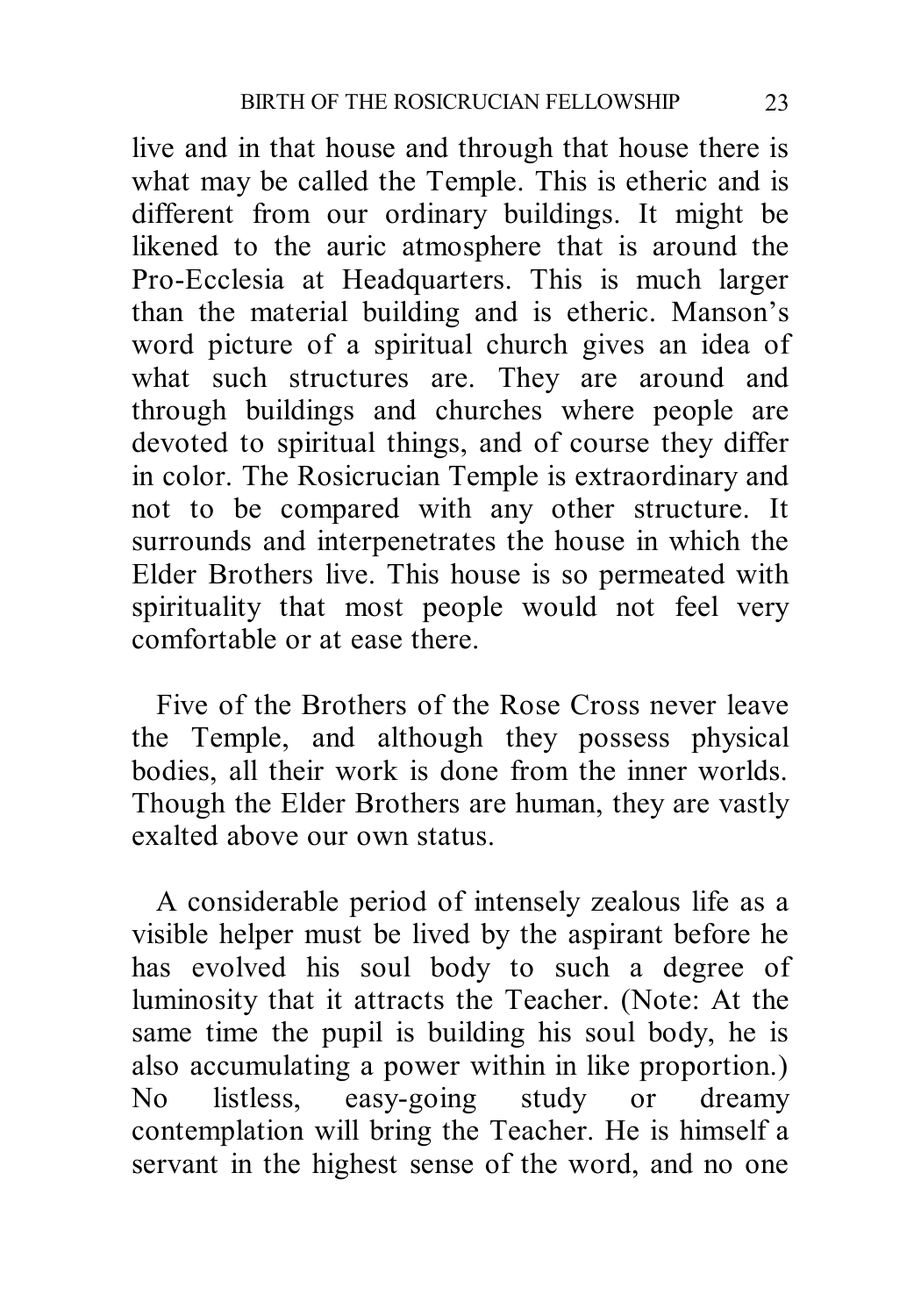who is not serving with all his soul need expect to meet him. When he does come, he will need no credentials, for the very first sentence spoken by him will carry conviction, and so will every other word he ever speaks to the pupil, for being endowed with the consciousness which we shall all possess in the Jupiter Period (a self-conscious picture consciousness) each sentence will bring before the listener a series of pictures which will accurately illustrate his meaning. For instance, if he undertakes to explain the process of death, the pupil sees inwardly the passing Spirit leaving the body; he may note the uncoiling of the silver cord; he sees the rupture of the seed atom in the heart and how its forces leave the body and cling to the Spirit. The Elder Brother is able to accomplish this with his pupil in the following manner:

 First, he, the Elder Brother, fixes his attention upon certain facts which he wishes to convey to the mind of his pupil. The pupil, who has become fitted for Initiation by evolving within himself certain powers (which are still latent, however), is like a tuning fork tuned to a pitch identical with that of the vibrations of the ideas sent out by the Elder Brother in the pictures. Therefore, the pupil not only sees the pictures, but he is able to respond to their vibration. Thus vibrating to the ideal presented by the Elder Brother, the latent power within the pupil is converted into dynamic energy, and his consciousness is lifted to the level required for the Initiation which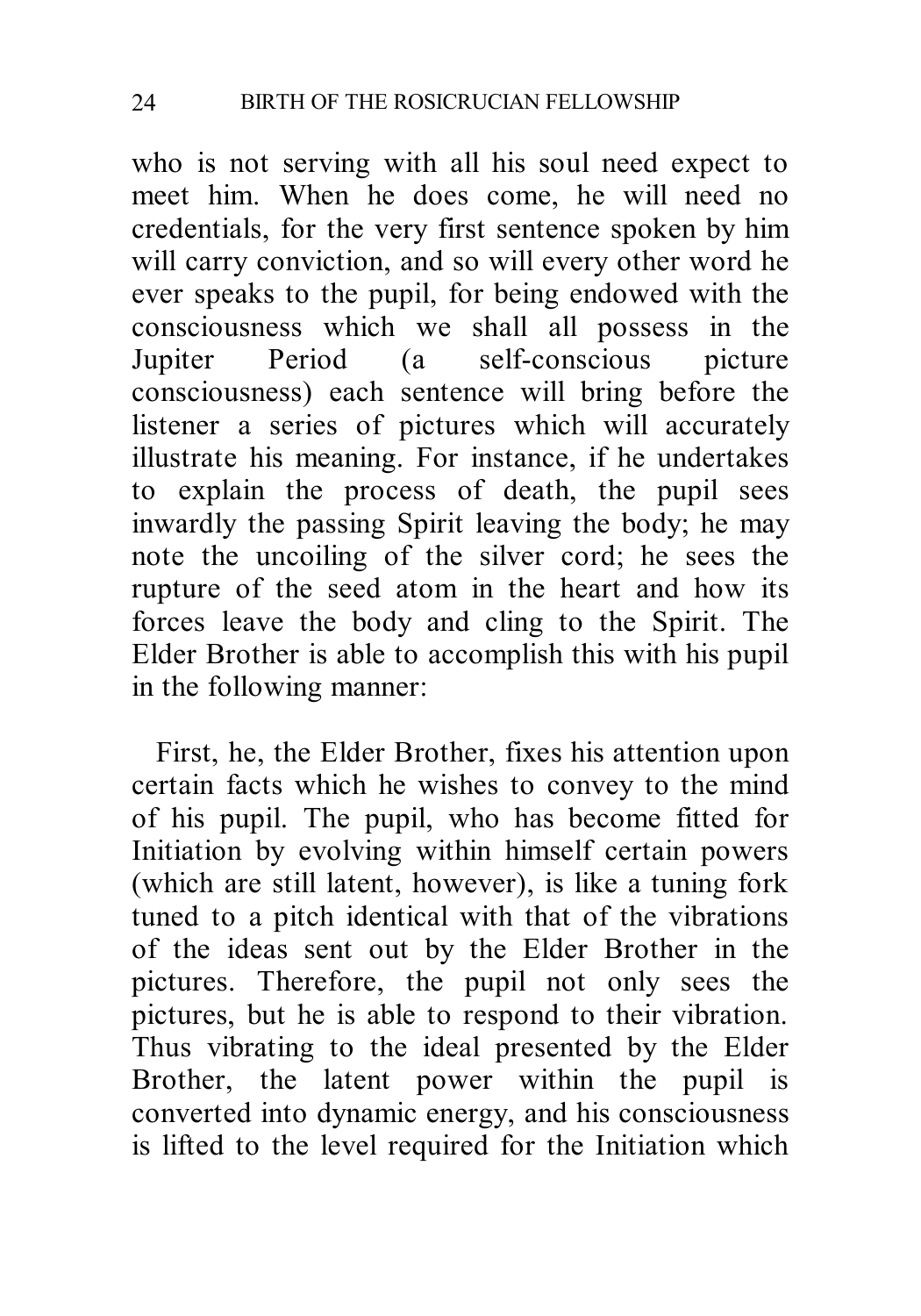he is being given. This is the reason why the secrets of true Initiation cannot be revealed. It is not an outward ceremonial but an inward experience. This description is the nearest to what Initiation really is that can possibly be given to one who has not experienced it himself. There is no secret about the pictures in the sense that one would not tell it, but they are secret because no earthly words are coined which could adequately describe such a spiritual experience. It is true that the Initiation takes place in the Temple particularly suited to the needs of a certain group of individuals who vibrate within a certain octave, and that there are others present. But it is not what they do or say which constitutes Initiation, for Initiation is an inward experience whereby the latent powers that have been ripened within are changed to dynamic energy, which Initiation teaches the pupil to use.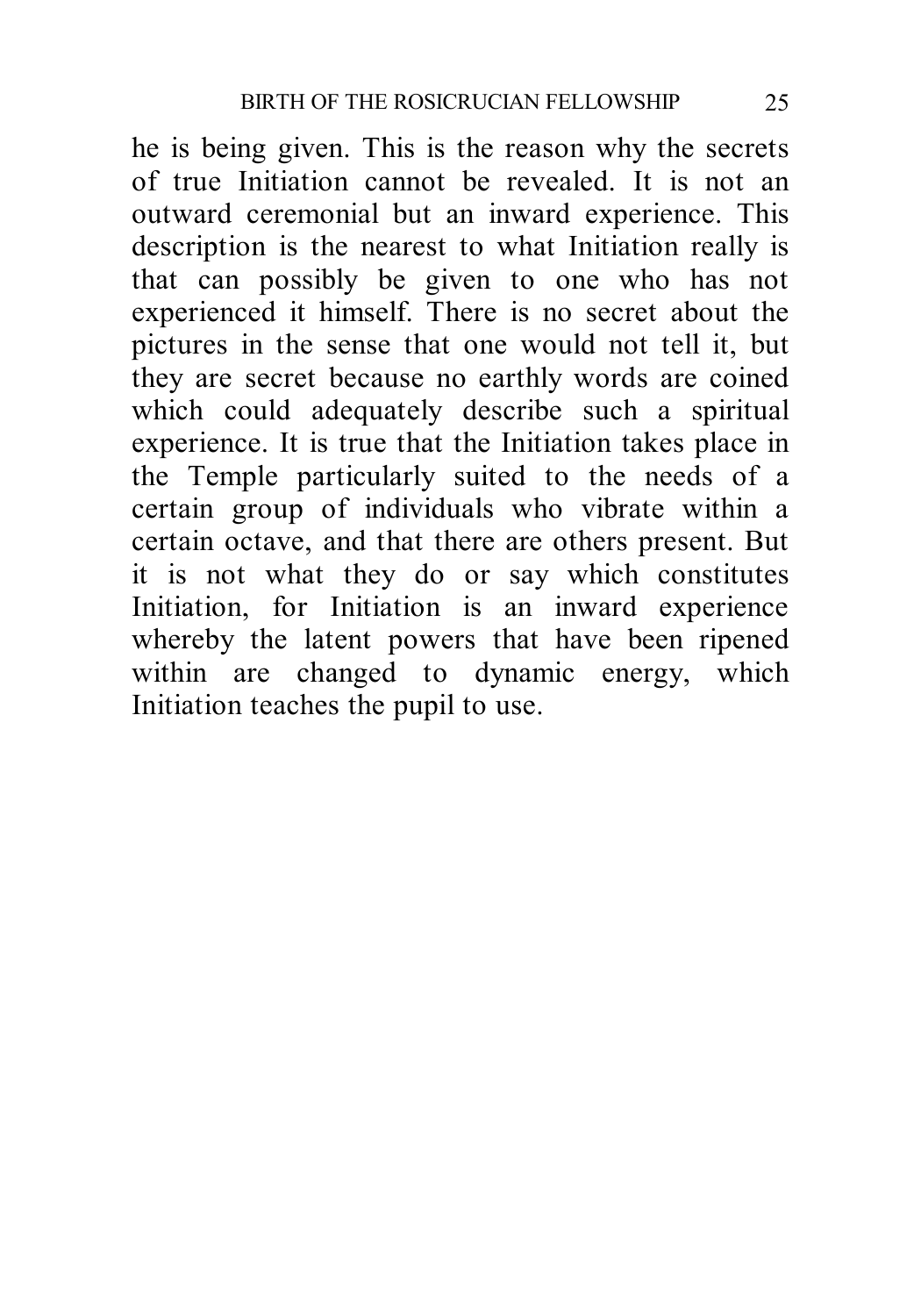## **THE ROSICRUCIAN FELLOWSHIP ITS RELATION TO OTHER ROSICRUCIAN SOCIETIES**

 The Rosicrucian Fellowship, founded by Max Heindel under the direct guidance of the Elder Brothers of the Rosicrucian Order, is the authorized representative for the present period of the ancient Rosicrucian Order, of which Christian Rose Cross, or Christian Rosenkreuz is the Head. This Order is not a mundane organization, but has its Temple and headquarters on the etheric plane. It authorized the formation of the Fellowship by Max Heindel for the purpose of carrying the Western Wisdom Teachings to the Western people. In earlier ages the Order carried on its work through various secret societies in Europe and elsewhere; but the growth and advancement of the people of the United States have in recent years reached such a point that the Order deemed it advisable to establish an exoteric center here for the extension of its work. The Rosicrucian Fellowship is its latest manifestation in physical form, putting out the most up-to-date version of the Rosicrucian Teachings, in twentieth-century scientific terms, which are at the same time simple and devoid of technical abstractions.

 The particular work of the Fellowship, now (1966) being governed by a Board of seven Directors elected from among its Probationers by the voting members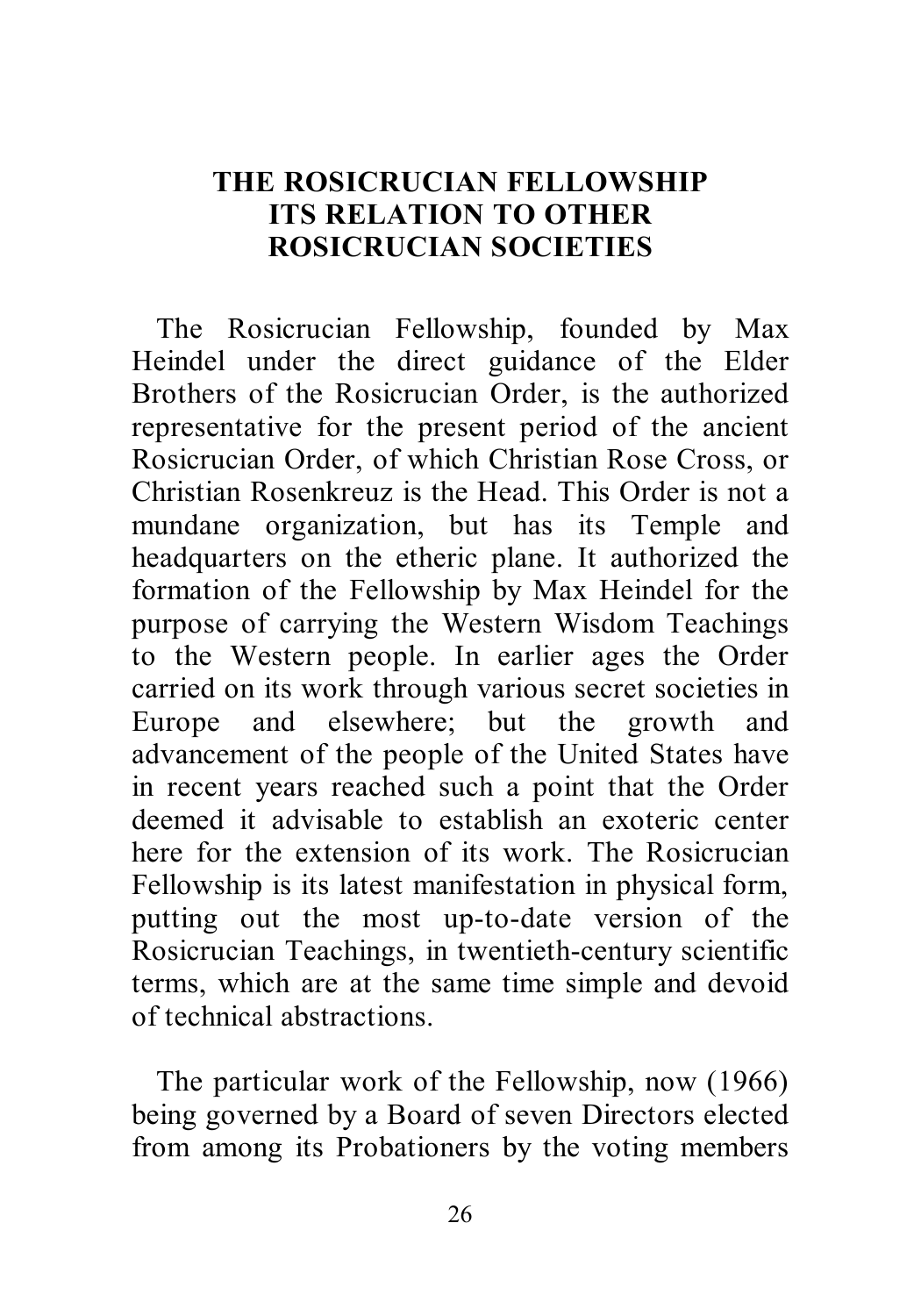(Mrs. Heindel passed on in May of 1949), is to disseminate the esoteric doctrines of the Christian religion, since the Rosicrucian Philosophy is an esoteric Christian philosophy. It is destined to become the universal religion of the world, because the Christ is to have charge of human evolution during the present Great Sidereal Year of approximately 25,000 years. Anyone who is willing to conform to the regulations of the Fellowship, the Preparatory School for the Rosicrucian order, and who is not a hypnotist, or professionally engaged as a medium, palmist, or astrologer, is eligible to enroll and study its Teachings by correspondence. There is no fixed price on any of the lessons. The work is carried on by means of freewill offerings and the income from the sale of books.

 Other Rosicrucian societies in the United States claim, we believe, lineal descent from earlier branches of the ancient Rosicrucian Order in England, France, Egypt, or other countries. The Rosicrucian Fellowship has no lineal connection with these organizations, but represents a renaissance of the Order in the Western World.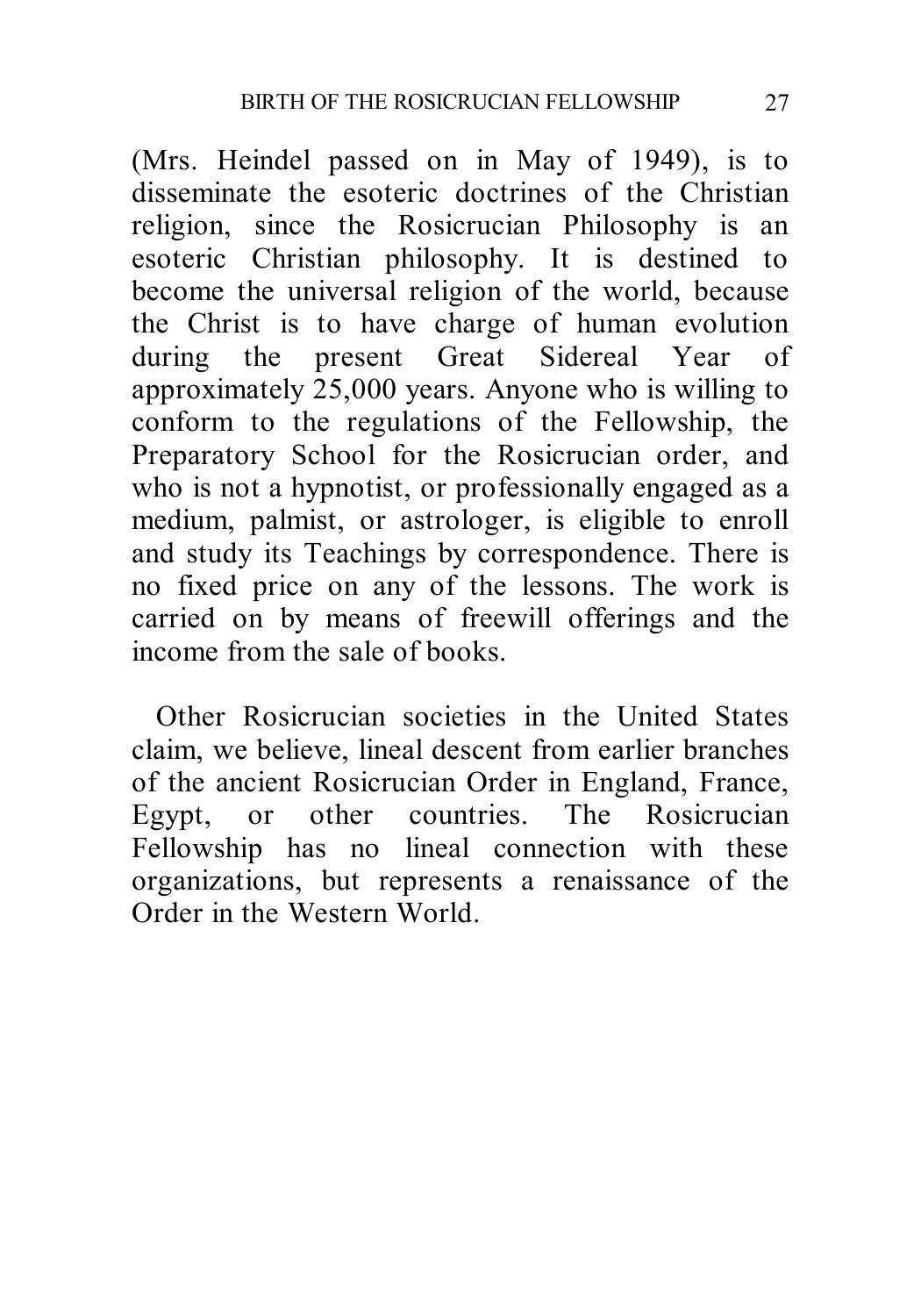## **COMPLETE INDEX OF MAX HEINDEL BOOKS**

#### **The Rosicrucian Cosmo-Conception**

Ancient and Modem Initiation Desire Body, The Freemasonry and Catholicism Gleanings of a Mystic How Shall We Know Christ at His Coming? Letters to Students Mysteries of the Great Operas Mystical Interpretation of Christmas Mystical Interpretation of Easter Occult Principles of Health and Healing Rosicrucian Christianity Lectures Rosicrucian Philosophy in Questions and Answers, Vol. I Rosicrucian Philosophy in Questions and Answers, Vol. II Rosicrucian Mysteries Teachings of an Initiate Vital Body, The Web of Destiny, The

#### **FOR CHILDREN**

Rosicrucian Principles of Child Training Your Child's Horoscope (2 volumes)

#### **ASTROLOGY**

Astro-Diagnosis - A Guide to Healing Message of the Stars Simplified Scientific Astrology

#### **EPHEMERIDES**

One year booklets (1857-2030 and later) 10-year books (1880-2030 and later)

#### **BOOK BY MRS. AUGUSTA FOSS HEINDEL**

Memoirs about Max Heindel and The Rosicrucian Fellowship

#### **THE ROSICRUCIAN FELLOWSHIP**

Echoes from Mount Ecclesia 1913-1919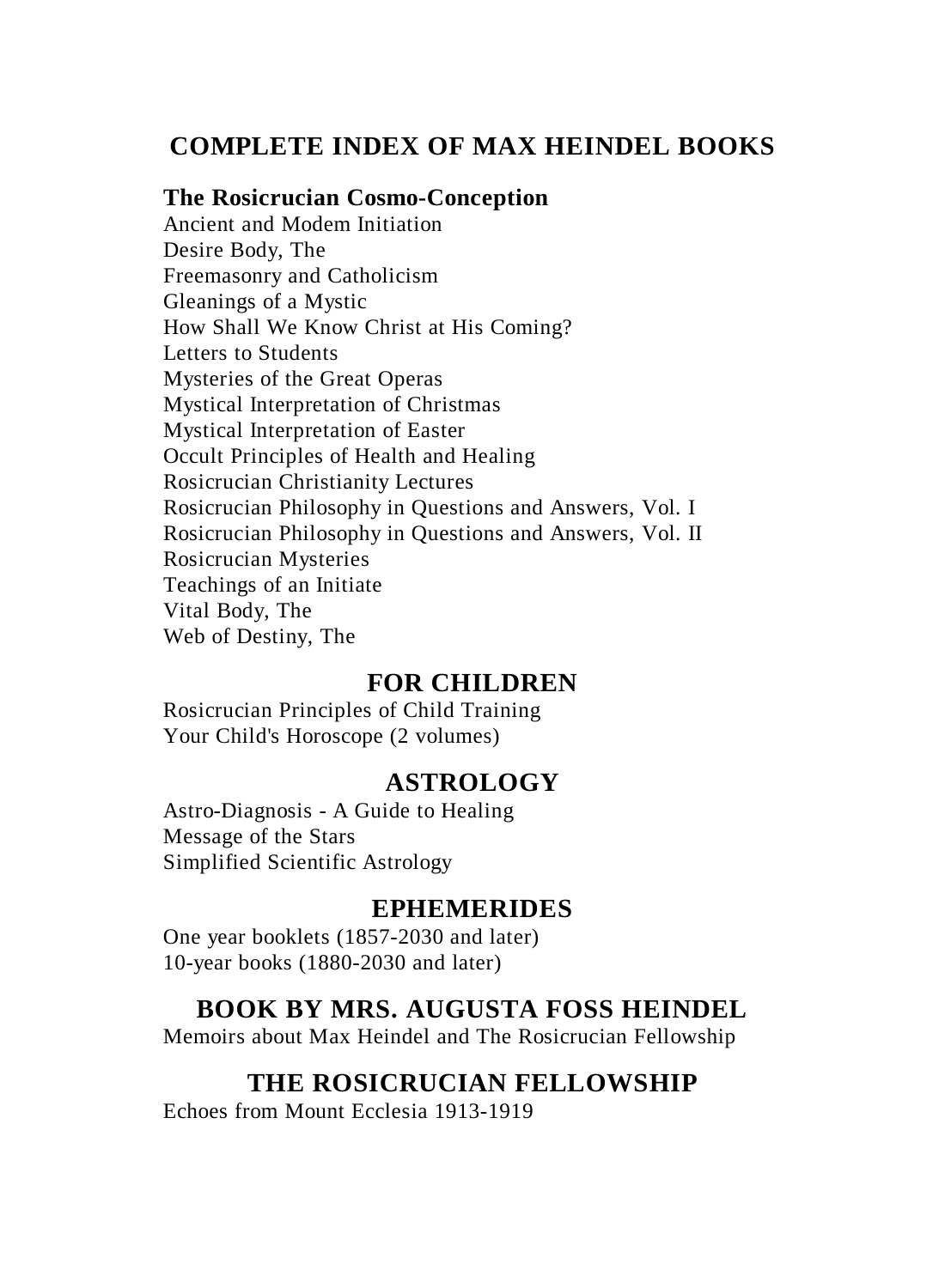## **THE ROSICRUCIAN COSMO-CONCEPTION**

BY

#### **MAX HEINDEL**

 This book gives a complete outline of the Western Wisdom Teaching as far as it may be made public at the present time. It contains a comprehensive outline of the evolutionary process of man and the universe, correlating science with religion. The author received this Teaching personally from the Rosicrucian Brotherhood. It is their latest communication.

**Part I** is a treatise on the Visible and the Invisible Worlds, Man and the Method of Evolution, Rebirth and the Law of Cause and Effect.

**Part II** takes up the scheme of Evolution in general and the Evolution of the Solar System and the Earth in particular.

Part III treats of Christ and His Mission, Future Development of Man and Initiation, Esoteric Training and Safe Method of Acquiring Firsthand Knowledge.

717 pages ISBN 978-0-911274-02-8 Hardcover

152-Page Topical and Alphabetical Indexes

719 pages ISBN 978-0-911274-34-9 Paper Bound

*Write for complete price list*

*ROSICRUCIAN FELLOWSHIP 2222 Mission Avenue Oceanside, California, USA, 92058-2329*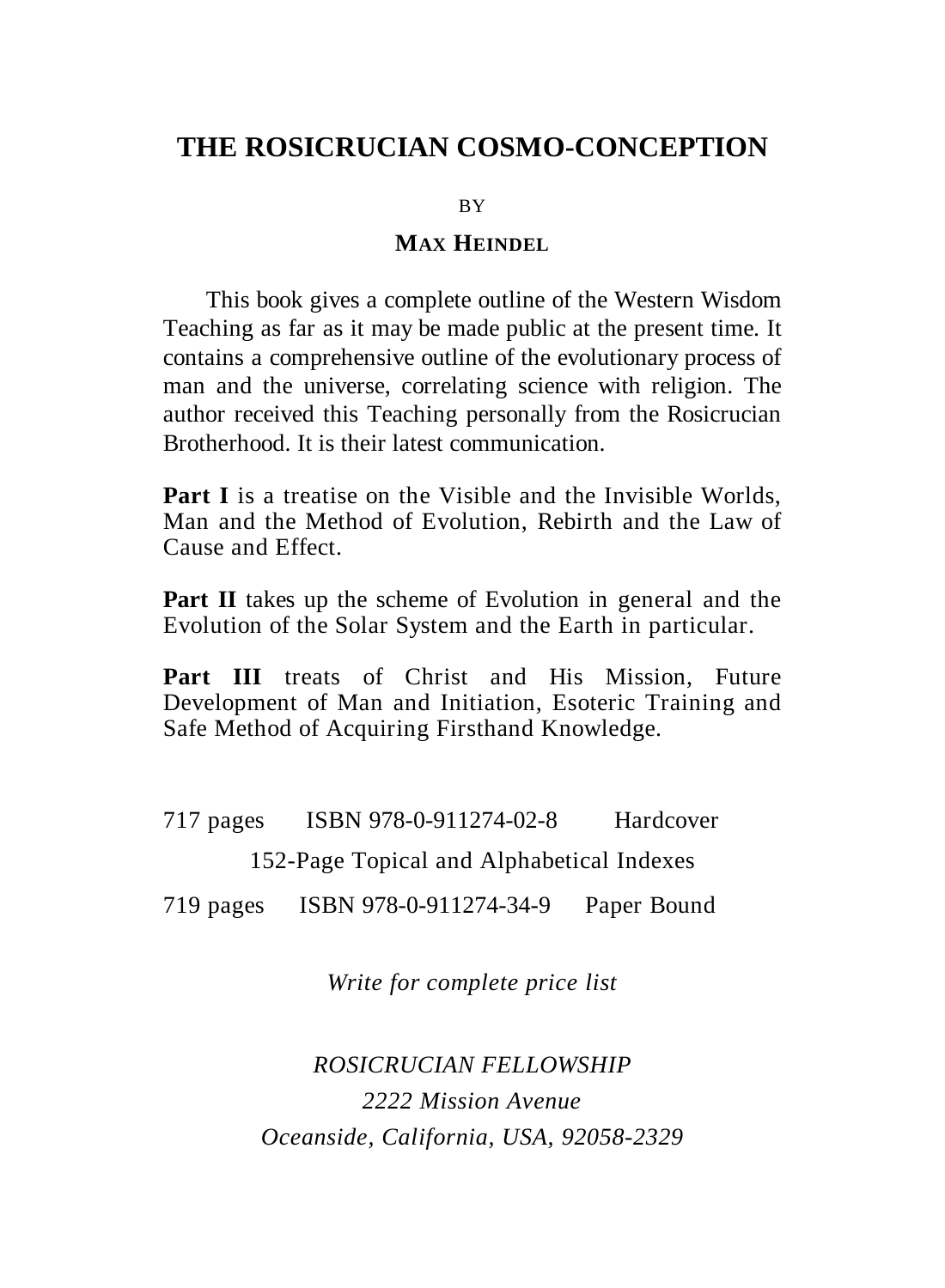## **THE ROSICRUCIAN MYSTERIES**

*BY*

#### MAX HEINDEL

 The author divulges the sublime truths of the Western Wisdom Teachings in a felicitous narrative style, intending specially to give busy people a solution to life's basic problems, as vouchsafed by the Rosicrucian Philosophy, thereby satisfying both heart and mind.

#### **LIST OF CONTENTS**

**CHAPTER 1** The Order of the Rosicrucians and the Rosicrucian Fellowship: Spiritual Wave; Christian Rosenkreuz; Choice of Author as Messenger of the Brothers of the Rose Cross.

**CHAPTER 2**. The Problem of Life and Its Solution: Necessity for Independent Thought; Three Theories of Life-Materialistic, Theological, Rebirth; Soul and Breath; We Are Eternal (poem).

**CHAPTER 3**. The Visible and Invisible Worlds: The Chemical Region; The Etheric Region; The Desire World The World of Thought; Logos and "the Beginning"; *Christ or Creed* (poem).

**CHAPTER 4.** The Constitution of Man; The Vital Body; The Desire Body; The Mind; Soul Differentiated from Spirit.

**CHAPTER 5.** Life and Death: Invisible Helpers and Mediums; Second Heaven; The Third Heaven; Birth and Child Life; The Mystery of Light, Color, and Consciousness; Education of Children; Mt. Ecclesia.

*175 Pages Indexed Paper Cover*

ISBN 978-0-911274-86-8

*Write for Complete Price List*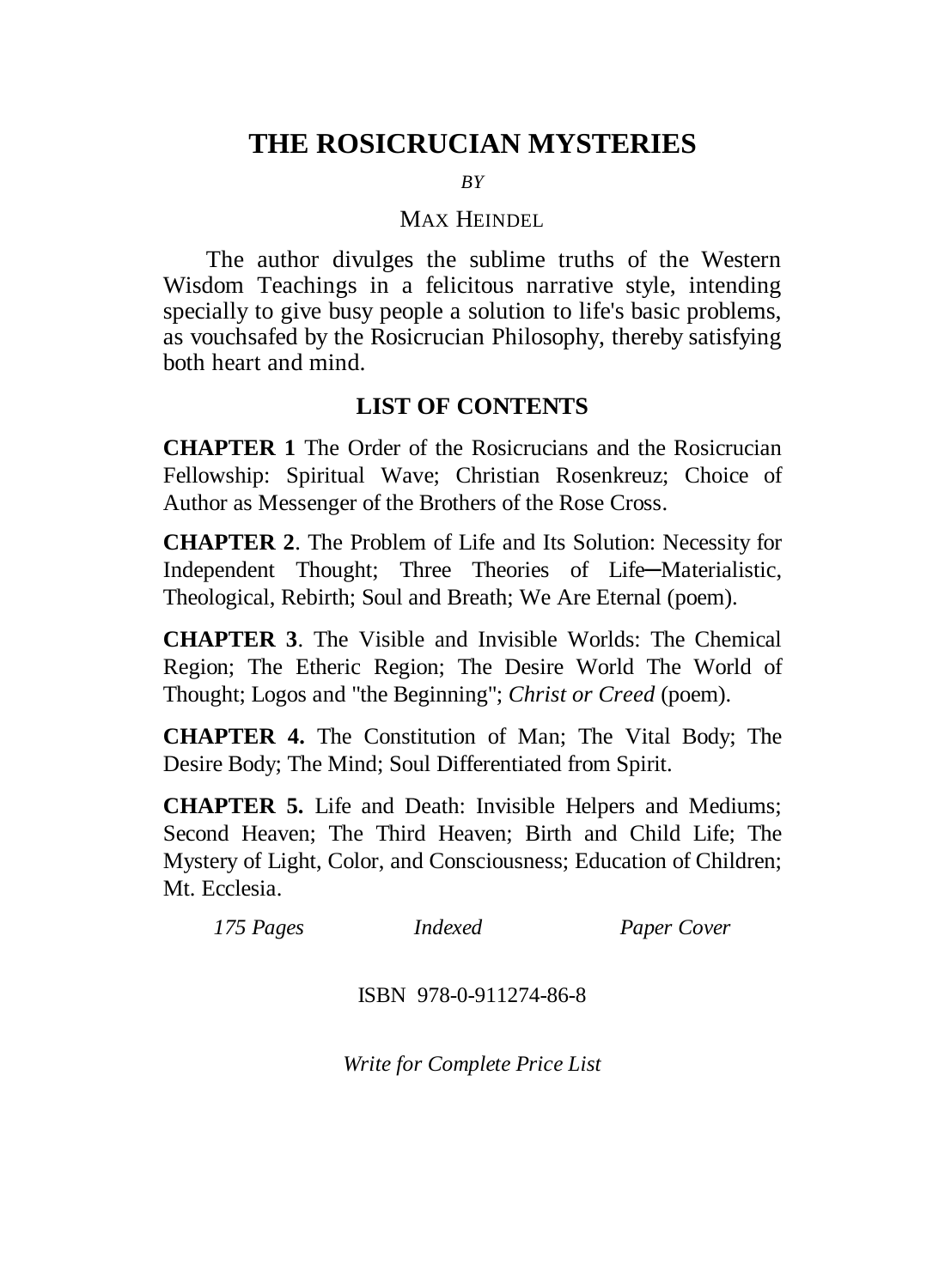## **LETTERS TO STUDENTS**

*By*

#### MAX HEINDEL

 This book collects the ninety-seven monthly letters that Max Heindel wrote to students of the Rosicrucian Fellowship from Christmas 1910 to January 1919. After his passing, these priceless letters were published in book form for the inspiration and instruction of all.

 Expressed in the ardent and intimate voice of a teacher and friend, they cover a wide range of topics, including:

*Baptism of Water and of Spirit The Invisible Guardians of Humanity Flesh Food and Alcohol The Christ Spirit and the Spiritual Panacea The Role of Evil in the World The Coming Age of Air Eastern and Western Methods of Development A Method of Discerning Truth from its Imitation The World War and Infant Mortality Christ and His Second Coming All Occult Development Begins with the Vital Body The Faust Myth and the Masonic Legend Epigenesis and Future Destiny "Lost Souls" and Stragglers Increasing the Life of the Archetype*

 Infused with Heindel's characteristic fervor and compelling conviction, these lucid letters transform the formality of the cold printed page into warmth and assurance. As a gift to yourself or another, this book may be a turning point in your journey toward the Light.

*237 Pages Indexed Paper Cover* ISBN 978-0-911274-09-7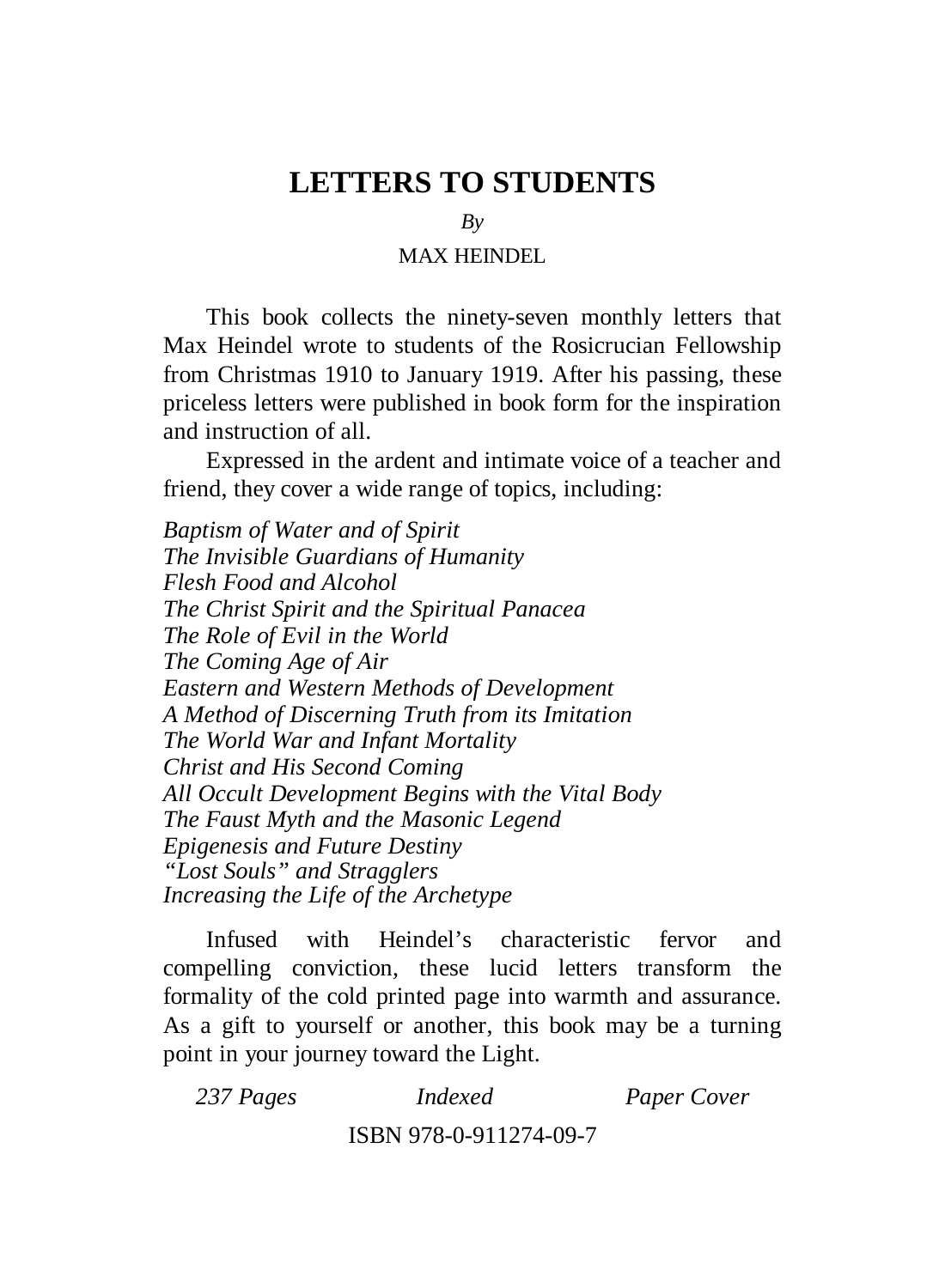# **THE ROSICRUCIAN CHRlSTIANITY LECTURES**

#### BY MAX HEINDEL

 Delivering these twenty lectures in person was one of the earliest activities of this authorized Messenger of the Rosicrucian Order. A comprehensive outline with modern application, of the ancient truths of Rosicrucianism.

#### **TITLES OF LECTURES/CHAPTERS**

- 1. *The Riddle of Life and Death*
- 2. *Where Are the Dead?*
- 3. *Spiritual Sight and the Spiritual Worlds*
- 4. *Sleep, Dreams, Trance, Hypnotism, Mediumship, and Insanity*
- 5. *Death and Life in Purgatory*
- 6. *Life and Activity in Heaven*
- 7. *Birth a Fourfold Event*
- 8. *The Science of Nutrition, Health and Protracted Youth*
- 9. *The Astronomical Allegories of the Bible*
- 10. *Astrology: Its Scope and Limitations*
- 11. *Spiritual Sight and Insight*
- 12. *Parsifal: Wagner's Mystical Music Drama*
- 13. *The Angels as Factors in Evolution*
- 14. *Lucifer, Tempter or Benefactor?*
- 15. *The Mystery of Golgotha and the Cleansing Blood*
- 16. *The Star of Bethlehem: A Mystic Fact*
- 17. *The Mystery of the Holy Grail*
- 18. *The Lord's Prayer*
- 19. *The Coming Force: Vril or What?*
- 20. *Fellowship and the Coming Race*

The titles show that these lectures were written to answer the recurring questions in every thoughtful person's mind. Index converts this to a reference book.

374 Pages ISBN 978-0-911274-84-4 Paper Cover

*ALL LECTURES ARE AVAILABLE AS SEPARATE BOOKLETS*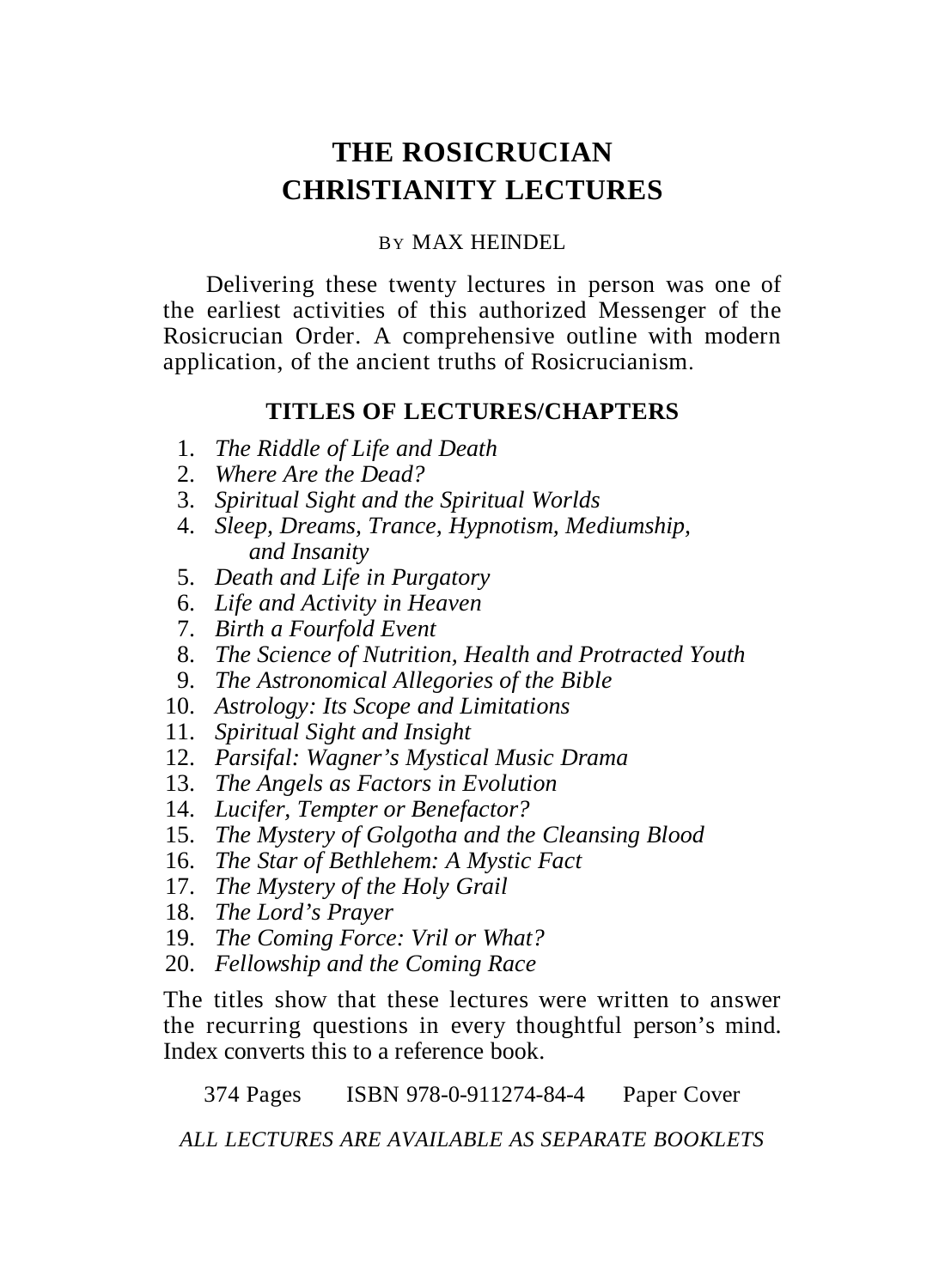## **THE ROSICRUCIAN PHILOSOPHY IN QUESTIONS AND ANSWERS VOLUME I**

#### *By* MAX HEINDEL

 This book answers 189 questions most frequently asked of the author in his public lectures. Perhaps many of your perplexities are included. You will find here an authoritative solution.

#### **PARTIAL LIST OF SUBJECTS**

- **PART 1**. *Life on Earth*. Social Conditions. Marriage. Children. Sleep and Dreams. Health and Disease.
- **PART 2.** *Life After Death*. Cremation. Purgatory. The First Heaven. The Second Heaven. The Third Heaven. Guardian Angels. The Science of Death.
- **PART 3.** *Rebirth.* The Law of Rebirth. The Law of Causation. Transmigration.
- **PART 4**. *The Bible Teachings*. The Creation. The Fall. The Immaculate Conception. Sayings of Christ.
- **PART 5**. *Spiritualistic Phenomena*. Mediumship. Obsession. Materialization.
- **PART 6**. *Clairvoyance*. Dangers of Psychism. True Spiritual Unfoldment. Initiation.
- **PART 7**. *Astrology*. True and False.
- **PART 8**. *Animals.* Their Life Here and Hereafter.
- **PART 9**. *Miscellaneous*.

#### THE ALPHABETICAL INDEX MAKES THIS A BOOK OF INSTANT REFERENCE

#### *This book may change your entire outlook on life*

428 Pages ISBN 978-0-911274-89-9 Paper Cover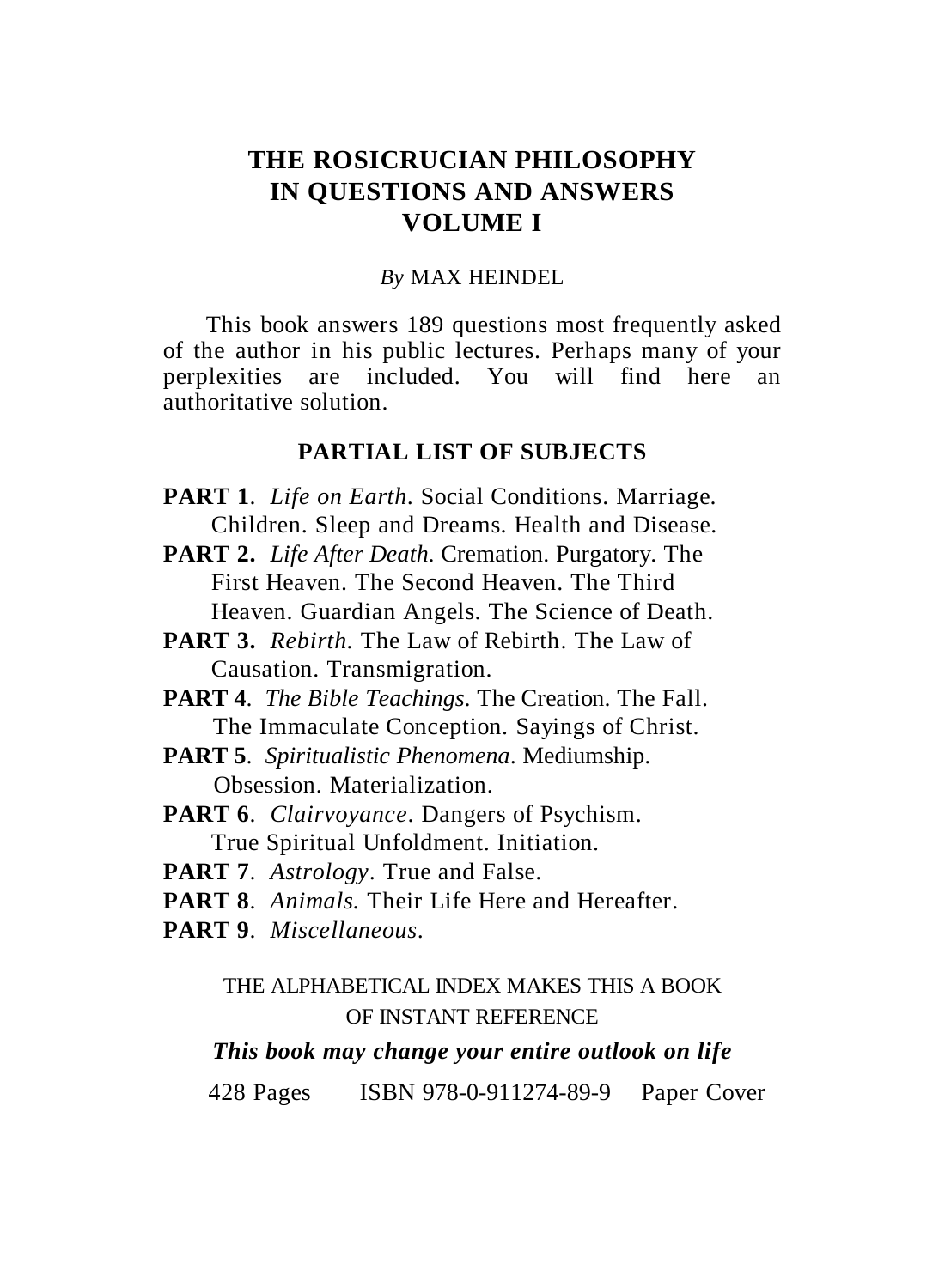## **THE ROSICRUCIAN PHILOSOPHY IN QUESTIONS AND ANSWERS VOLUME II**

#### *By* MAX HEINDEL

 This book answers 166 questions most frequently asked of the author in his public lectures. Perhaps many of your perplexities are included. You will find here an authoritative solution.

#### **PARTIAL LIST OF SUBJECTS**

- **PART 1**. *Life After Death*. The Purgatorial Existence. Short Cut to Heaven. Earthbound Spirits. Reunion of Lovers in Heaven. How Are the "Dead" Clothed?
- **PART 2.** *Rebirth.* Frequency. Necessity. Rebirth of Children. Rebirth and Sex. Do Two Wrongs Make a Right?
- **PART 3.** *Health and Healing.* Incurable Diseases. Post- Mortem Consciousness. Idiocy. Insanity. Amputation.
- **PART 4**. *The Invisible Worlds*. Consciousness in the Invisible Worlds. Dreams. Trance States. Contact with Relatives During Sleep. People in the Desire World See the Sun.
- **PART 5**. *Spiritual Sight*. Spiritual Cognition. The Fourth Dimension. The Memory of Nature.
- **PART 6**. *Initiation*. The Plane of Initiation. The Tests of Initiation. Masters and Initiation.
- **PART 7**. *The Bible*. Jehovah. Raising the Dead. INRI.
- **PART 8**. *Astrology.* Influence of Stars. Aquarian Age.
- **PART 9**. *Miscellaneous*.

#### THE ALPHABETICAL INDEX MAKES THIS A BOOK OF INSTANT REFERENCE

#### *This book may change your entire outlook on life*

589 Pages ISBN 978-0-911274-90-5 Paper Cover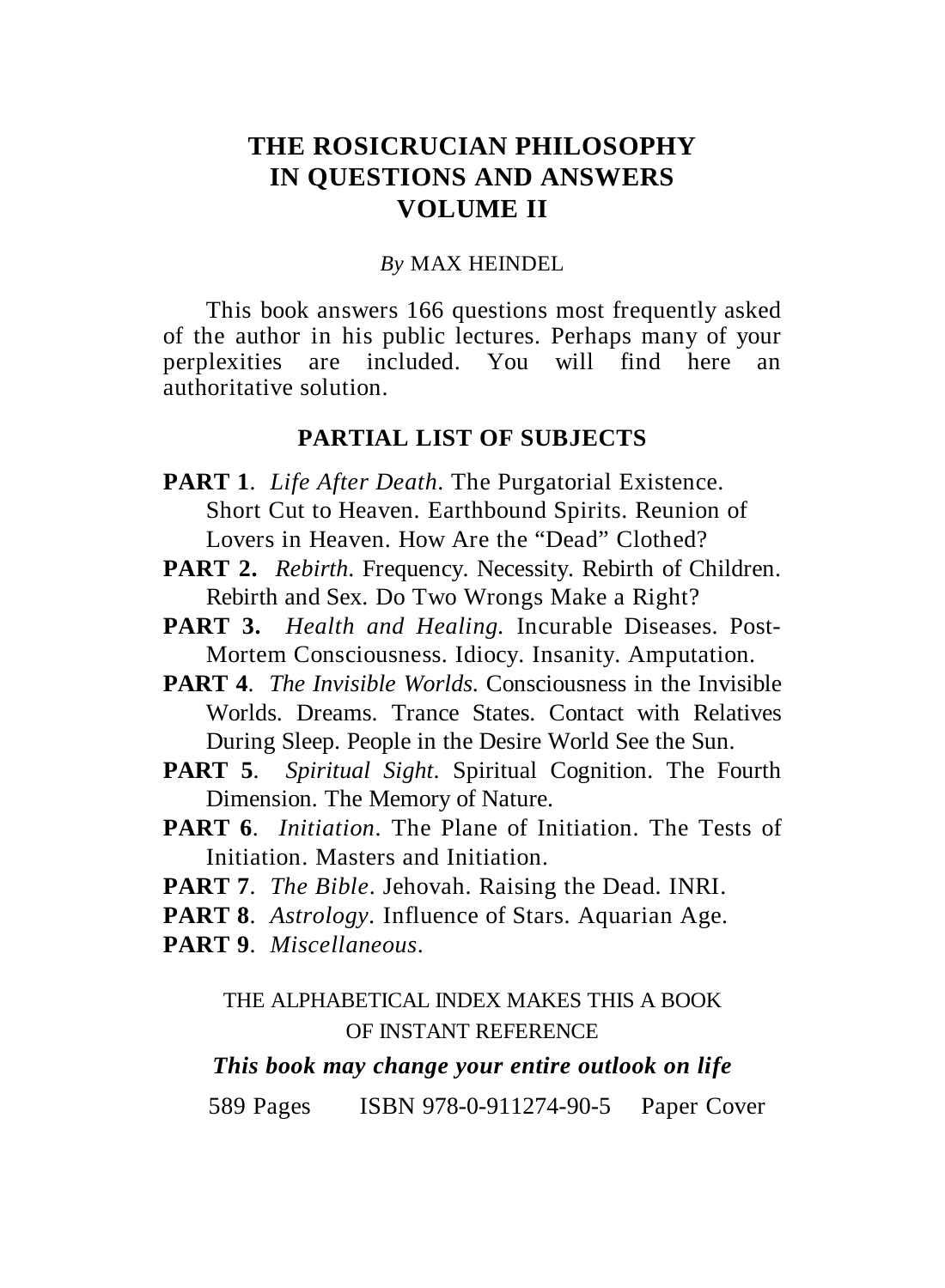## **TEACHINGS OF AN INITIATE** *B<sup>Y</sup>* MAX HEINDEL

 The process of preparation for the Aquarian Age has already commenced and as Aquarius is an airy, scientific, and intellectual sign, the New Faith for this age must be rooted in reason. Therefore, the mysteries of life must be solved in a manner that will satisfy both the head and the heart.

 Max Heindel, Christian Mystic and Initiate of the Rosicrucian Order, lived the Teachings which he taught. In this book are presented many of the fruits of his physical and metaphysical labors. A scientific method of spiritual unfoldment is revealed that is in total harmony with the cosmic laws of soul growth. If persistently followed, this method will develop the latent spiritual powers in any individual just as surely as constant practice will make a person proficient in any material line of endeavor.

#### **SUBJECTS COVERED INCLUDE:**

*The Sign of the Master The Secret of Success The Death of the Soul The Promotion of Spiritual Sight Scientific Method of Spiritual Unfoldment Eternal Damnation and Salvation The Journey Through the Wilderness*

 This important work by Max Heindel is published by The Rosicrucian Fellowship which has established a school that provides a meeting ground for art, science, and religion.

| 212 Pages | Indexed                | <b>Paper Cover</b> |
|-----------|------------------------|--------------------|
|           | ISBN 978-0-911274-19-6 |                    |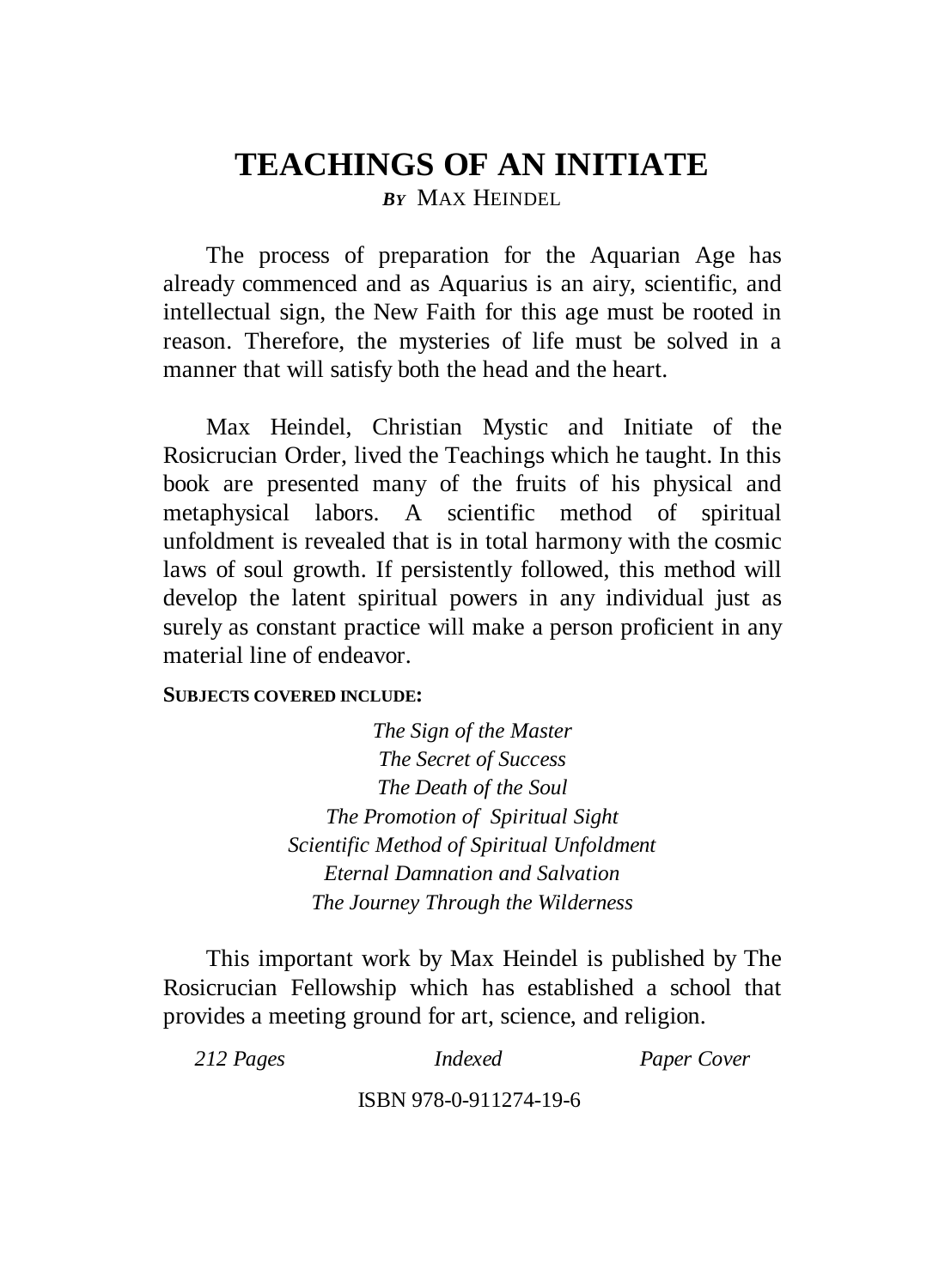# **MYSTERIES OF THE GREAT OPERAS**

#### BY

#### MAX HEINDEL

#### **Faust … Parsifal … The Ring of the Niebelung Tannhauser … Lohengrin**

What is the True Nature of Music Itself? Why must there be Dissonance as well as Harmony? Where Does Music Come From?

#### **MYTHS — LEGENDS — FOLK STORIES**

Why are these age-old Tales used as Vehicles for some of the Greatest Music of all Time?

What is the Relation between the Human Spirit and Music?

**Faust**—Divine Discord—Sorrow of the Seeking Soul—Selling His Soul to Satan—The Wages of Sin and the Ways of Salvation.

**Parsifal**—Wagner's Mystic Music Drams.

**Tannhauser**—The Pendulum of Joy and Sorrow.

**Lohengrin**—The Knight of the Swan.

*179 Pages* ISBN 978-0-911274-88-2 *Paper Cover*

*Write for Complete Price List*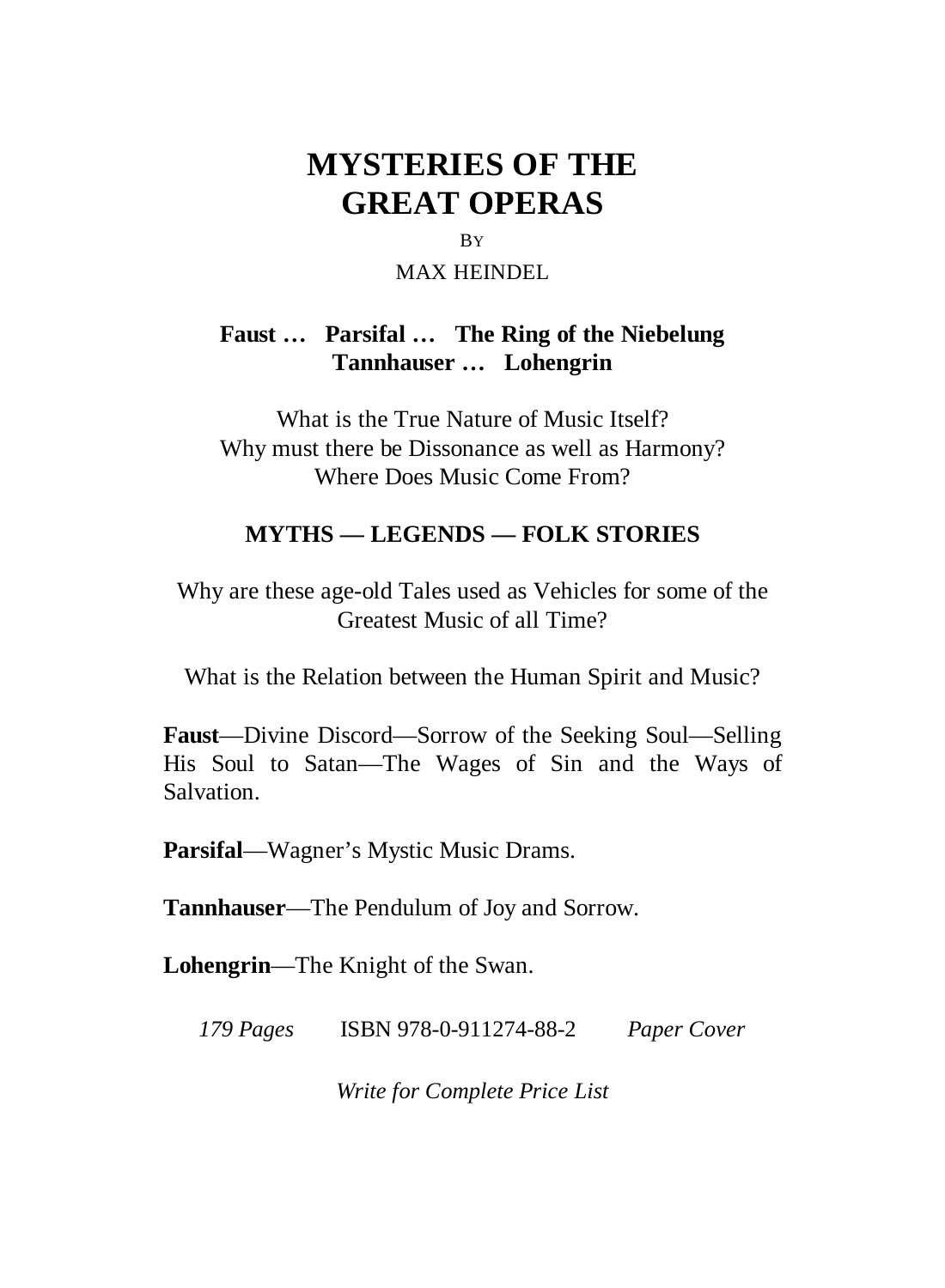## **THE WEB OF DESTINY**

BY

#### MAX HEINDEL

*Sixteen of the ninety-seven monthly lessons sent out to his students by this illumined teacher. They are the fruitage of true esoteric research.*

#### **TABLE OF CONTENTS**

#### **I. THE WEB OF DESTINY**

Spiritual Research **~** The Soul Body; The Christ Within **~** Memory of Nature; "The Dweller on the Threshold" **~** Earthbound Spirits; The "Sin Body" **~** Possession by Self-made Demons **~** Elementals; Obsession of Man and of Animals; The Creation of Environment **~** The Genesis of Mental and Physical Disabilities; The Cause of Disease  $\sim$  Efforts of the Ego to Escape from The Body  $\sim$  Effects of Lasciviousness; The Christ Rays Constitute the "Inner Urge" **~** Etheric Sight **~** Collective Destiny

#### **II. THE OCCULT EFFECT OF OUR EMOTIONS**

The Function of Desire; The Color Effects of Emotion in Assemblages of People **~** The Isolating Effect of Worry; Effects of War upon Desire Body ~ The Vital Body as Affected by Detonations of Big Guns; The Nature of Ether Atoms **~** The Necessity of Poise; The Effects of Remorse **~** The Dangers of Excessive Bathing

#### **III. PRAYER-A MAGIC INVOCATION**

The Nature of and Preparation for Prayer; The Wings and the Power **~** The Invocation  $\sim$  The Climax

#### **IV. PRACTICAL METHODS OF ACHIEVING SUCCESS**

Based upon Conservation of the Sex Force

167 Pages Indexed ISBN 978-0-911274-17-2 Paper Cover

*Write for Complete Price List*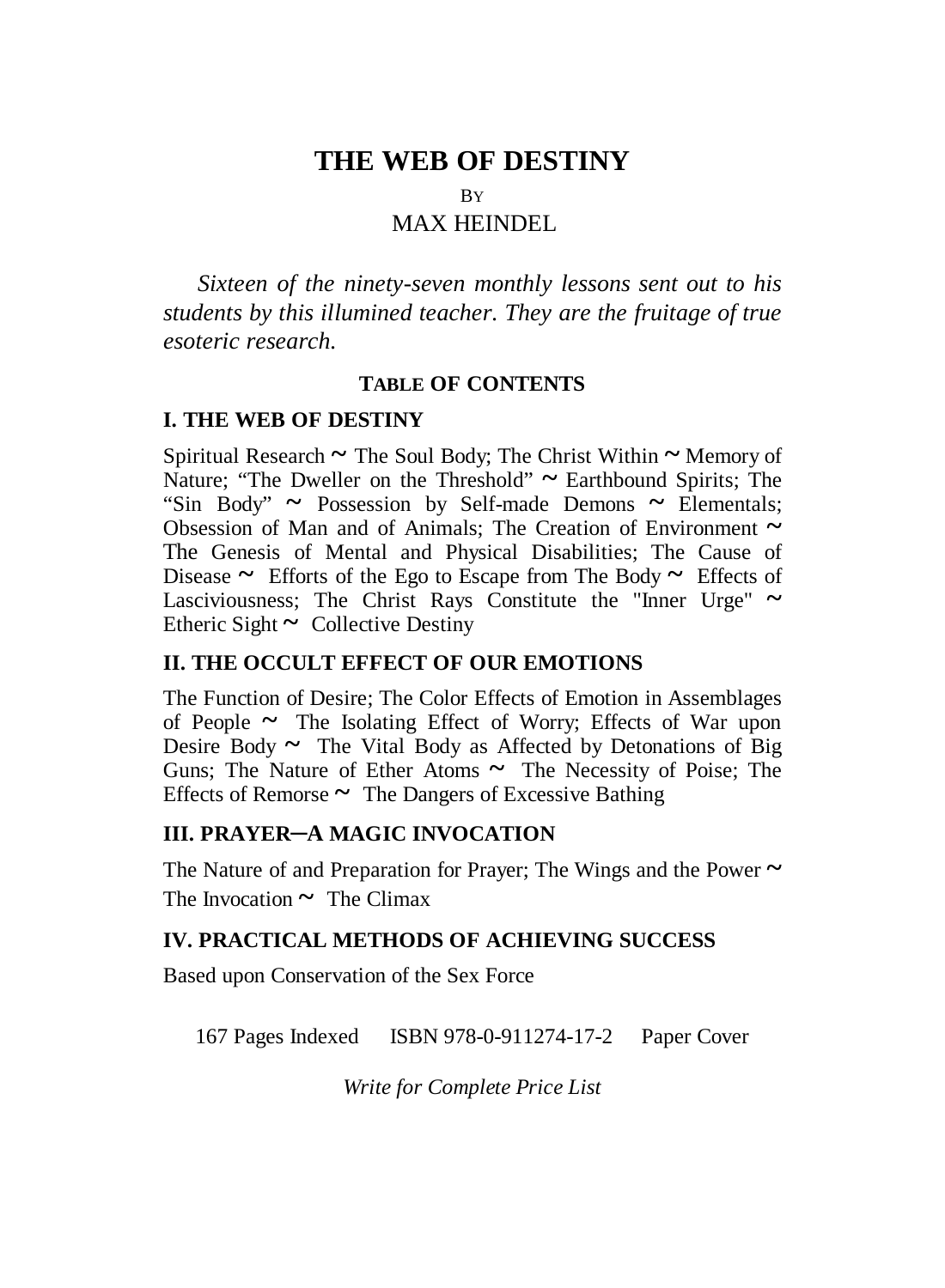## **THE MESSAGE OF THE STARS**

*By* MAX HEINDEL *and* AUGUSTA FOSS HEINDEL

*The Library of every Astrology Student should contain a copy of this Essential Reference Book.*

#### **PARTIAL LIST OF CHAPTER CONTENTS**

**CHAPTER 1**. Contains this book's specific contribution to *spiritual astrology,* obtained by firsthand investigation: Evolution as shown in the Zodiac – Early Atlantean Epoch  $\mathfrak{S}$  –  $\mathfrak{v}$ ; Middle Atlantean  $\mathfrak{X}$  –  $\angle$ ; Later Atlantean  $\delta - m$ , ; Aryan Epoch—Aryan Age  $\gamma$  —  $\triangle$ ; Piscean Age  $\mathcal{H} - \mathfrak{m}$ ; Aquarian Age  $\mathcal{W} - \mathcal{R}$ .

**CHAPTERS 2 to 7**. Amenability to Spiritual Vibrations. Were you born under a Lucky Star? Reading the Horoscope; Mundane Houses. Influence of the 12 Signs when Rising. Intrinsic Nature of the Planets.

**CHAPTERS 8 to 21**. Complete Chapters on each Planet, giving an analysis of each in the 12 Houses, in the 12 Signs, and in Aspect with other Planets. An outstanding chapter on Planetary Octaves. Delineation in a Nutshell; Keywords. Mind and the Ruling Planet. Your Luck in Life; Health, Finances, Vocation. Marriage; Children; Second Marriages.

**CHAPTERS 22 to 27**. Methods of Progression; Adjusted Calculation Date; Progression of Angles. Progressed Solar Directions. Progressed Lunar Directions. Mutual Aspects of Planets. Transits.

**CHAPTERS 28 to 30.** Medical Astrology—Diagnosis. Pathogenic Effects of Signs; of Planets; the Ductless Glands. 36 Example Horoscopes, giving a system of diagnosis based on many years of experience.

*Thirty-six pages of revised Natal and Medical Indexes*

736 Pages ISBN 978-0-911274-10-3 Paper Cover